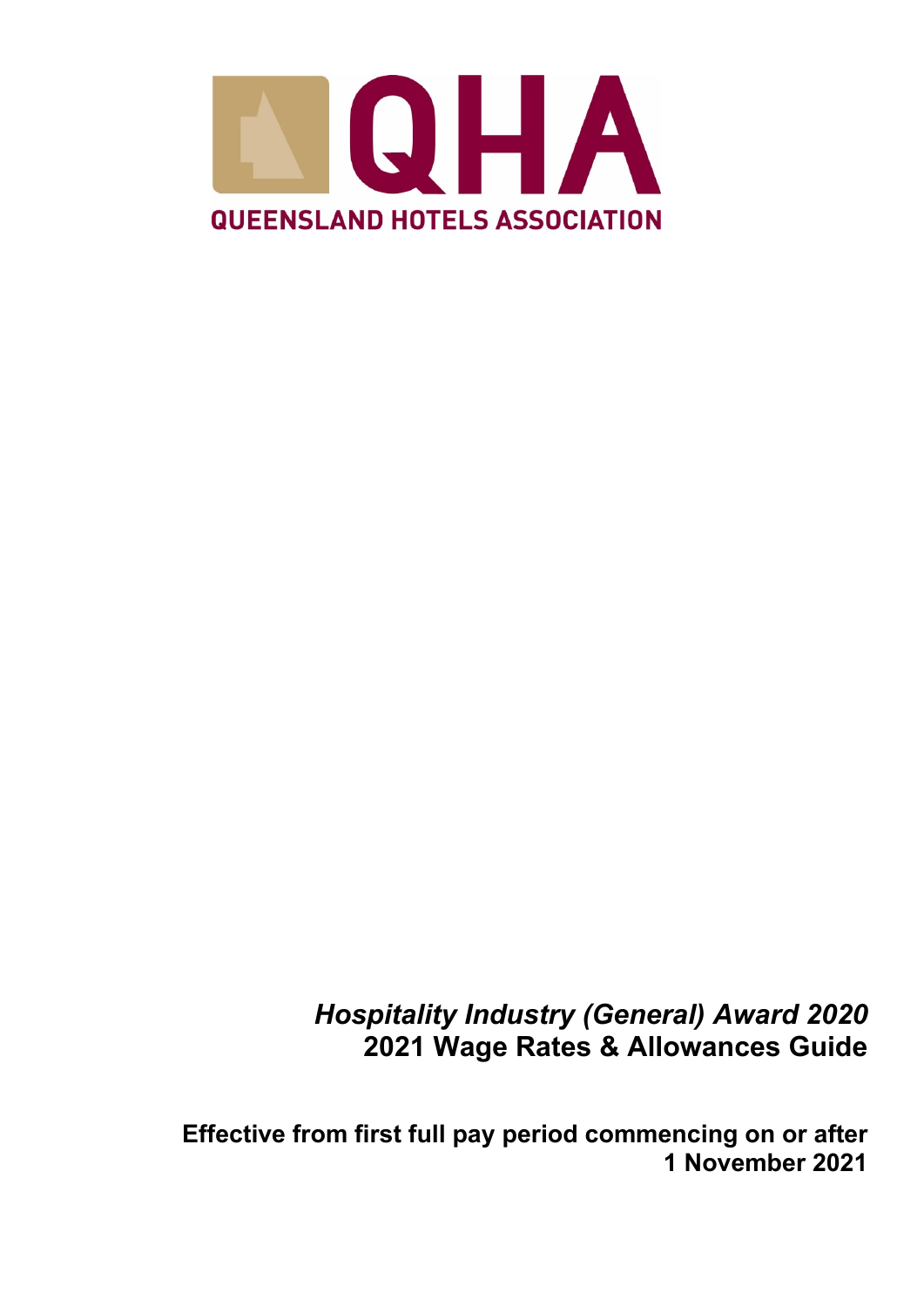| <b>CONTENTS</b>                                                                                                                                                                                    | <b>PAGE</b><br><b>NUMBER</b> |
|----------------------------------------------------------------------------------------------------------------------------------------------------------------------------------------------------|------------------------------|
| <b>PART 1: WAGE RATES</b>                                                                                                                                                                          |                              |
| <b>ADULT EMPLOYEES</b><br><b>Full-Time and Part-Time</b><br>Annualised Salaries (per clauses 24 and 25)                                                                                            | 2<br>3                       |
| Loaded Rates (Schedule K)<br>Casual                                                                                                                                                                | 4                            |
| <i><b>JUNIOR EMPLOYEES</b></i><br>Full-Time and Part-Time (Other than Office Juniors)<br>Casual (Other than Office Juniors)<br>Full-Time and Part-Time (Office Juniors)<br>Casual (Office Juniors) | 5<br>6<br>7<br>8             |
| <b>PART 2: SUMMARY OF ALLOWANCES</b>                                                                                                                                                               |                              |
| Wage-related Allowances<br><b>Expense- related Allowances</b>                                                                                                                                      | 9<br>10                      |
| <b>PART 3: CLASSIFICATION DEFINITIONS</b>                                                                                                                                                          | 11                           |

## **USING THIS GUIDE TO DETERMINE AN EMPLOYEE'S AWARD RATE**

*STEP 1:* **Use the classification definitions contained in Part 3 to determine the level and grade of classification that applies.** 

*STEP 2***: Refer to the appropriate classification in the rates tables contained in Part 1.** 

## **IMPORTANT INFORMATION ABOUT THIS GUIDE**

- *These are the minimum wage rates and allowances applicable to employees employed under the Hospitality Industry (General) Award 2020 ("HIGA"). That is, employers and their employees in the hospitality industry employed in the classifications defined in Schedule A of the HIGA, to the exclusion of any other modern award e.g. restaurants, registered clubs.*
- *Not all provisions of the HIGA are addressed in this Guide. For the details of all terms and conditions beyond those contained in this Guide, refer to a copy of the full HIGA; wage rates for apprentices and trainees covered by the HIGA are contained in a separate Guide.*
- *Whilst due care has been taken in preparing this information, no responsibility is accepted by the Queensland Hotels Association ("QHA") for the accuracy of the information. The QHA does not accept legal liability and is expressly disclaimed for any damage that may arise from any person acting on the information contained therein arising from or connected to the accuracy, reliability or completeness of the information*.

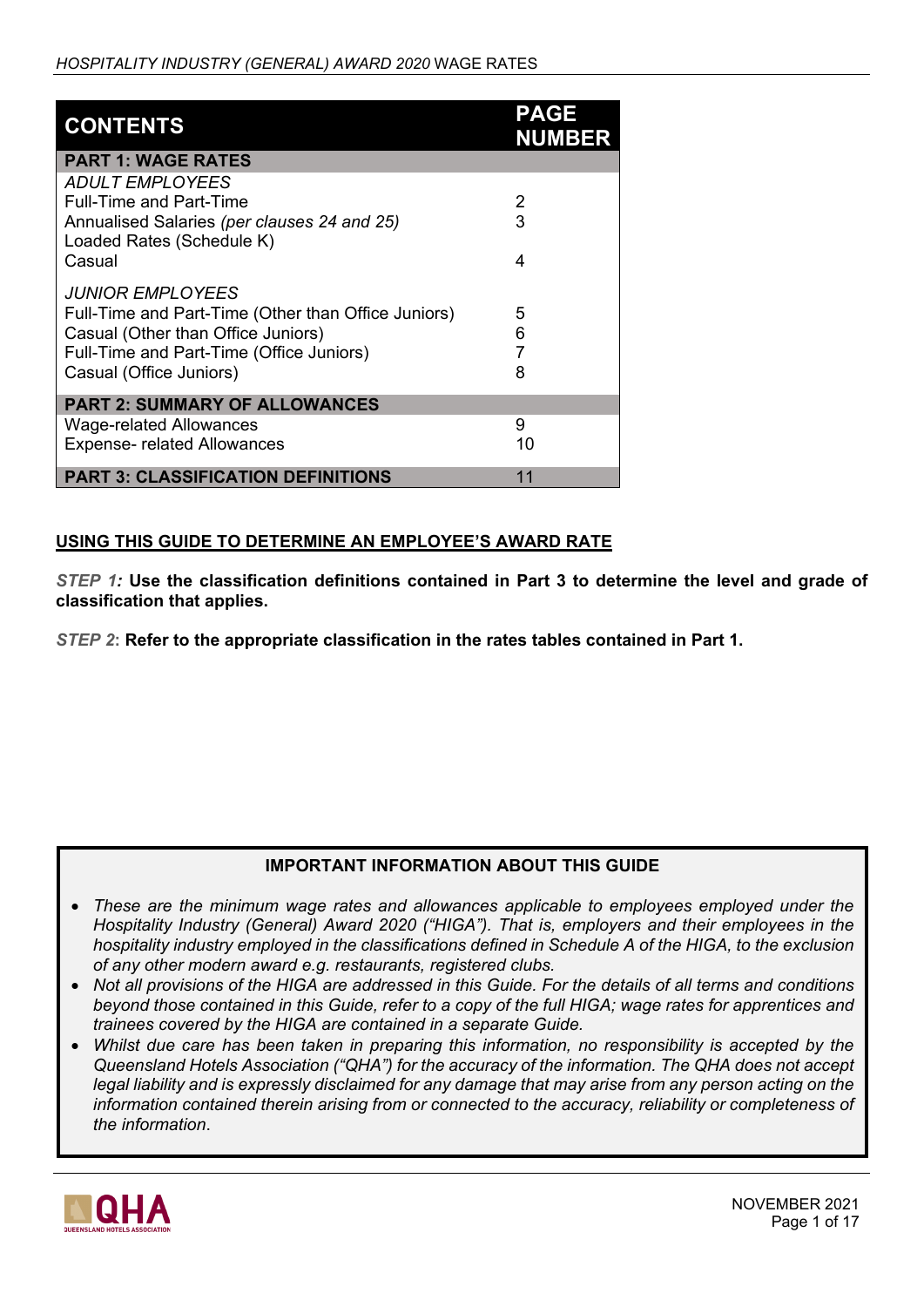# **PART 1: WAGE RATES**

## **ADULT**

*FULL AND PART-TIME* 

|                                     | <b>MONDAY - FRIDAY</b> |                | <b>WEEKENDS &amp; PUBLIC HOLIDAYS</b> |            |                                                             | <b>OVERTIME</b>                           |                                                              |  |
|-------------------------------------|------------------------|----------------|---------------------------------------|------------|-------------------------------------------------------------|-------------------------------------------|--------------------------------------------------------------|--|
|                                     | <b>WEEKLY</b>          | <b>HOURLY*</b> | <b>SAT</b>                            | <b>SUN</b> | <b>PUBLIC</b><br><b>HOLIDAY</b>                             | <b>First 2 HRS</b><br><b>Mon-Fri ONLY</b> | Mon-Fri THEREAFTER or<br><b>ANYTIME on WEEKEND</b><br>or RDO |  |
|                                     | 100%                   | 100%           | 125%                                  | 150%       | 225%                                                        | 150%                                      | 200%                                                         |  |
| Introductory                        | \$772.60               | \$20.33        | \$25.41                               | \$30.50    | \$45.74                                                     | \$30.50                                   | \$40.66                                                      |  |
| Level 1                             |                        |                |                                       |            |                                                             |                                           |                                                              |  |
| Food and Beverage attendant grade 1 |                        |                |                                       |            |                                                             |                                           |                                                              |  |
| Guest Service grade 1               | \$794.80               | \$20.92        | \$26.15                               | \$31.38    | \$47.07                                                     | \$31.38                                   | \$41.84                                                      |  |
| Kitchen attendant grade 1           |                        |                |                                       |            |                                                             |                                           |                                                              |  |
| Level 2                             |                        |                |                                       |            |                                                             |                                           |                                                              |  |
| Clerical grade 1                    |                        |                |                                       |            |                                                             |                                           |                                                              |  |
| Cook grade 1                        |                        |                |                                       |            |                                                             |                                           |                                                              |  |
| Door person/security                |                        |                |                                       |            |                                                             |                                           |                                                              |  |
| Food and beverage attendant grade 2 |                        |                |                                       |            |                                                             |                                           |                                                              |  |
| Front office grade 1                |                        |                |                                       |            |                                                             |                                           |                                                              |  |
| Guest service grade 2               | \$825.20               | \$21.72        | \$27.15                               | \$32.58    | \$48.87                                                     | \$32.58                                   | \$43.44                                                      |  |
| Kitchen attendant grade 2           |                        |                |                                       |            |                                                             |                                           |                                                              |  |
| Leisure attendant grade 1           |                        |                |                                       |            |                                                             |                                           |                                                              |  |
| Gardener grade 1                    |                        |                |                                       |            |                                                             |                                           |                                                              |  |
| Storeperson grade 1                 |                        |                |                                       |            |                                                             |                                           |                                                              |  |
| Level 3                             |                        |                |                                       |            |                                                             |                                           |                                                              |  |
| Clerical grade 2                    |                        |                |                                       |            |                                                             |                                           |                                                              |  |
| Cook grade 2                        |                        |                |                                       |            |                                                             |                                           |                                                              |  |
| Food and beverage attendant grade 3 |                        |                | \$28.08                               |            |                                                             | \$33.69                                   | \$44.92                                                      |  |
| Front office grade 2                |                        |                |                                       |            |                                                             |                                           |                                                              |  |
| Guest service grade 3               |                        |                |                                       |            |                                                             |                                           |                                                              |  |
| Handyperson                         | \$853.60               | \$22.46        |                                       | \$33.69    | \$50.54                                                     |                                           |                                                              |  |
| Kitchen attendant grade 3           |                        |                |                                       |            |                                                             |                                           |                                                              |  |
| Leisure attendant grade 2           |                        |                |                                       |            |                                                             |                                           |                                                              |  |
| Garderner grade 2                   |                        |                |                                       |            |                                                             |                                           |                                                              |  |
| Storeperson grade 2                 |                        |                |                                       |            |                                                             |                                           |                                                              |  |
| Timekeeper/securityofficer grade 2  |                        |                |                                       |            |                                                             |                                           |                                                              |  |
| Level 4                             |                        |                |                                       |            |                                                             |                                           |                                                              |  |
| Clerical grade 3                    |                        |                |                                       |            |                                                             |                                           |                                                              |  |
| Cook grade 3                        |                        |                |                                       |            |                                                             |                                           |                                                              |  |
| Food and beverage attendant grade 4 |                        |                |                                       |            |                                                             |                                           |                                                              |  |
| Front office grade 3                |                        |                |                                       |            |                                                             |                                           |                                                              |  |
| Guest service grade 4               | \$899.50               | \$23.67        | \$29.59                               | \$35.51    | \$53.26                                                     | \$35.51                                   | \$47.34                                                      |  |
| Leisure attendant grade 3           |                        |                |                                       |            |                                                             |                                           |                                                              |  |
| Gardener grade 3                    |                        |                |                                       |            |                                                             |                                           |                                                              |  |
| Storeperson grade 3                 |                        |                |                                       |            |                                                             |                                           |                                                              |  |
| Level 5                             |                        |                |                                       |            |                                                             |                                           |                                                              |  |
| Clerical supervisor                 |                        |                |                                       |            |                                                             |                                           |                                                              |  |
| Cook grade 4                        |                        |                |                                       |            |                                                             |                                           |                                                              |  |
| Food and beverage supervisor        | \$955.90               |                |                                       |            |                                                             |                                           |                                                              |  |
| Front office supervisor             |                        | \$25.16        | \$31.45                               | \$37.74    | \$56.61                                                     | \$37.74                                   | \$50.32                                                      |  |
| Guest service supervisor            |                        |                |                                       |            |                                                             |                                           |                                                              |  |
| Gardener grade 4                    |                        |                |                                       |            |                                                             |                                           |                                                              |  |
| Level 6                             |                        |                |                                       |            |                                                             |                                           |                                                              |  |
| Cook grade 5                        | \$981.50               | \$25.83        | \$32.29                               | \$38.75    | \$58.12                                                     | \$38.75                                   | \$51.66                                                      |  |
|                                     |                        |                |                                       |            |                                                             |                                           |                                                              |  |
| <b>Managerial Staff (Hotels)</b>    | \$983.30               | \$25.88        | \$32.35                               | \$38.82    | \$58.23                                                     | \$38.82                                   | \$51.76                                                      |  |
|                                     |                        |                |                                       |            | base annual salary: \$51,130.00 per clause 18.2 of the HIGA |                                           |                                                              |  |

#### **\*Late night/Early Morning Penalties**

| <b>LEMPLOYEES</b>                                 |        |                                     |                                               |  |  |  |  |  |
|---------------------------------------------------|--------|-------------------------------------|-----------------------------------------------|--|--|--|--|--|
| Fridav<br>۰ to midnight Mondav<br>7 <sub>pm</sub> | \$2.37 | per hour or part hour worked in the | Trepresenting 10% of the standard hourly rate |  |  |  |  |  |
| <b>Midnight to 7am Monday -</b><br>Fridav         | \$3.55 | penalty period                      | Irepresenting 15% of the standard hourly rate |  |  |  |  |  |

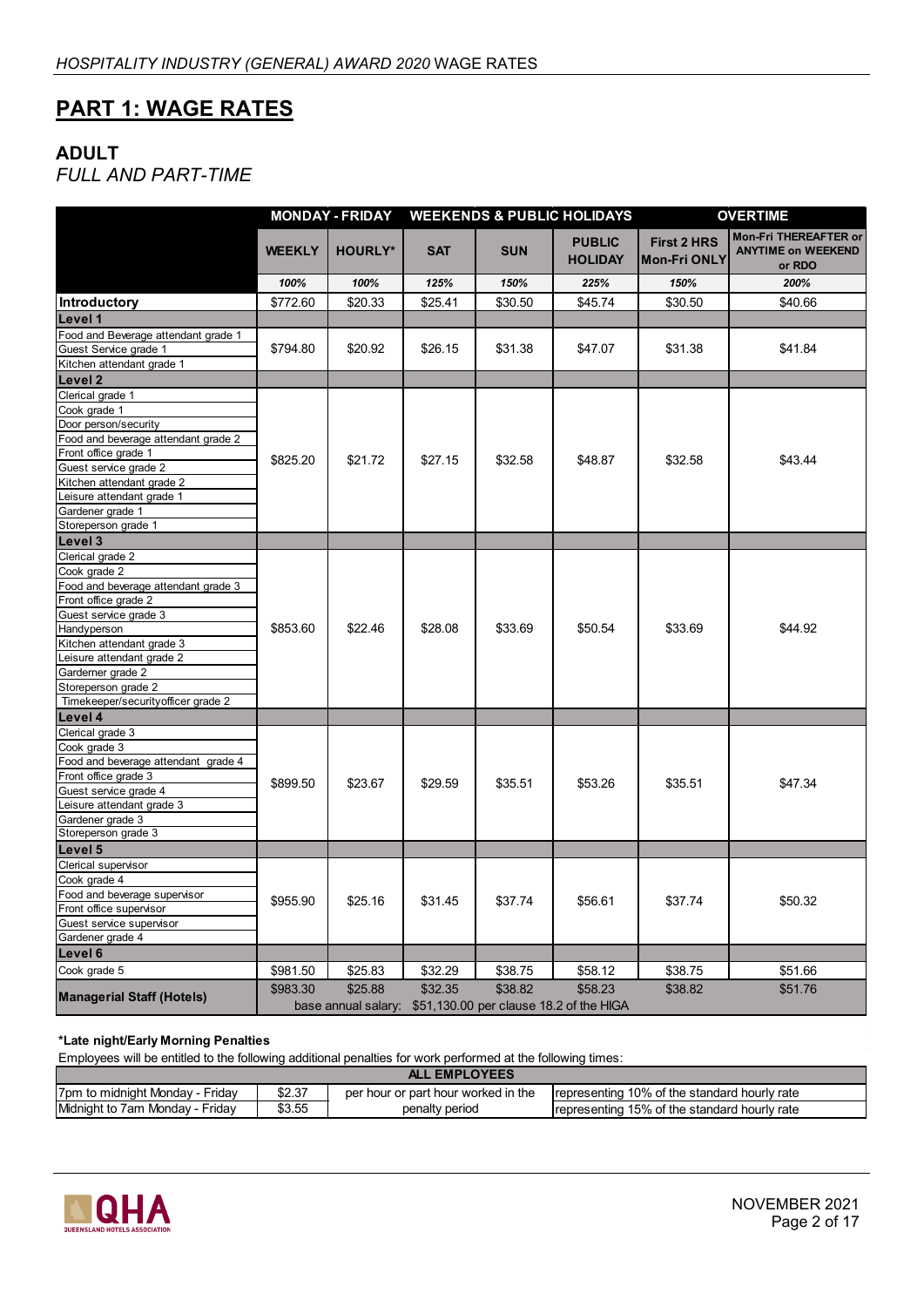# **ANNUALISED SALARIES**

As an alternative to paying permanent employees the hourly rates specified on page 2, the HIGA provides for two separate types of annualised salary arrangements. Which of the two arrangements can be applied in remunerating a particular employee depends on their level of classification under the HIGA, as defined in Schedule A (refer to Part 3 of this Guide).

Each arrangement is subject to a distinct set of conditions which are set out in the HIGA clauses specified in the table below; the information contained in this Guide constitutes only a brief summary of the information contained in these clauses; employers should review the relevant clause in its entirety to gain an awareness of all applicable terms and conditions.

## **EMPLOYEES OTHER THAN MANAGERIAL STAFF (HOTELS)**

*Full or Part-Time – Clause 24 of the HIGA*

MINIMUM WEEKLY RATE *for employee's classification* **<sup>x</sup>** <sup>52</sup> **<sup>+</sup>** 25% **<sup>=</sup>** MINIMUM ANNUAL SALARY PAYABLE

The 25% included in the minimum annual salary payable is intended to compensate the employee for nonpayment of overtime (per clause 28 of the HIGA) and penalty rates (per clause 29 of the HIGA) ONLY;

- All other loadings and allowances continue to be payable in addition to the minimum annual salary, per the HIGA, unless these entitlements are stipulated in a written agreement as being absorbed by the annual salary paid, and;
- Despite the above, an employer must ensure that payment of an annual salary does not result in an employee being paid less over a year than they would have been had they instead been paid their weekly rate and any other amounts satisfied by the annualised salary.
- Any deficit amount identified as part of the annual reconciliation must be back paid to the employee.

## **MANAGERIAL STAFF (HOTELS)**

*Full-time ONLY- Clause 25 of the HIGA* 

- Full-time employees who meet the definition of Managerial staff (Hotels) can be paid salary that is at least 125% of the minimum annual salary (stated in clause 18.2 of the HIGA) for that classification, equivalent to **\$63,912.50** per annum**.**
- Payment of the above amount means an employee is not entitled to the benefit of the terms and conditions within the following clauses:
	- 10 *Part-time employees*
	- 15 *[Ordinary hours of work and rostering arrangements](http://awardviewer.fwo.gov.au/award/show/MA000009#P434_39394)*
	- 16 *Breaks*
	- 26 *Allowances*
	- 28 *Overtime*
	- 27 *Penalty rates*
	- 30.3 *[Payment for annual leave loading;](http://awardviewer.fwo.gov.au/award/show/MA000009#P1219_101277)*
	- 35.3 *[Additional public holiday arrangements for full-time employees;](http://awardviewer.fwo.gov.au/award/show/MA000009#P1304_112491)*
	- 37 *[Deductions for provision of employee accommodation and meals.](http://awardviewer.fwo.gov.au/award/show/MA000009#P1327_114400)*

For more information, refer to the QHA's fact sheet titled "*HIGA Annualised Salary Arrangements".*

# **LOADED RATES (SCHEDULE K)**

To obtain the updated loaded rates payable to employees remunerated in accordance with Schedule K (K.5.2) of the HIGA, contact the QHA'S Employment Relations team.

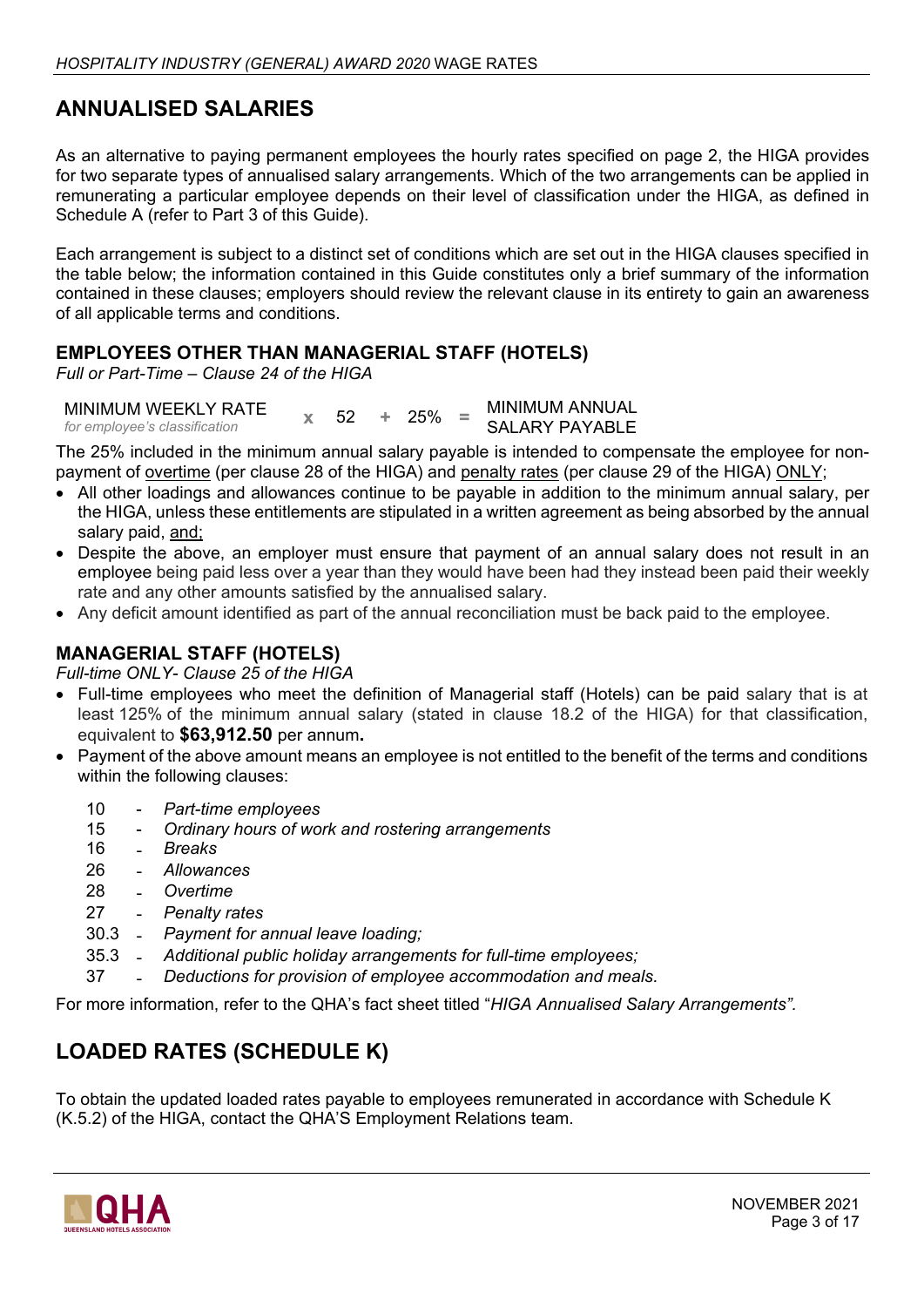# **ADULT** *CASUAL*

|                                      |                |            | <b>MON - SUN &amp; PUBLIC HOLIDAYS</b> |                                 | <b>OVERTIME</b>                           |                                                           |  |
|--------------------------------------|----------------|------------|----------------------------------------|---------------------------------|-------------------------------------------|-----------------------------------------------------------|--|
|                                      | <b>HOURLY*</b> | <b>SAT</b> | <b>SUN</b>                             | <b>PUBLIC</b><br><b>HOLIDAY</b> | <b>First 2 HRS</b><br><b>Mon-Fri ONLY</b> | <b>Mon-Fri THEREAFTER or</b><br><b>ANYTIME on WEEKEND</b> |  |
|                                      | 125%           | 150%       | 175%                                   | 250%                            | 150%                                      | 200%                                                      |  |
| <b>Introductory</b>                  | \$25.41        | \$30.50    | \$35.58                                | \$50.83                         | \$30.50                                   | \$40.66                                                   |  |
| Level 1                              |                |            |                                        |                                 |                                           |                                                           |  |
| Food and Beverage attendant grade 1  |                |            |                                        |                                 |                                           |                                                           |  |
| Guest Service grade 1                | \$26.15        | \$31.38    | \$36.61                                | \$52.30                         | \$31.38                                   | \$41.84                                                   |  |
| Kitchen attendant grade 1            |                |            |                                        |                                 |                                           |                                                           |  |
| Level 2                              |                |            |                                        |                                 |                                           |                                                           |  |
| Clerical grade 1                     |                |            |                                        |                                 |                                           |                                                           |  |
| Cook grade 1                         |                |            |                                        |                                 |                                           |                                                           |  |
| Door person/security officer grade 1 |                |            |                                        |                                 |                                           |                                                           |  |
| Food and beverage attendant grade 2  |                |            |                                        |                                 |                                           |                                                           |  |
| Front office grade 1                 |                |            |                                        |                                 |                                           |                                                           |  |
| Guest service grade 2                | \$27.15        | \$32.58    | \$38.01                                | \$54.30                         | \$32.58                                   | \$43.44                                                   |  |
| Kitchen attendant grade 2            |                |            |                                        |                                 |                                           |                                                           |  |
| Leisure attendant grade 1            |                |            |                                        |                                 |                                           |                                                           |  |
| Gardener grade 1                     |                |            |                                        |                                 |                                           |                                                           |  |
| Storeperson grade 1                  |                |            |                                        |                                 |                                           |                                                           |  |
| Level 3                              |                |            |                                        |                                 |                                           |                                                           |  |
| Clerical grade 2                     |                |            |                                        |                                 |                                           |                                                           |  |
| Cook grade 2                         |                |            |                                        |                                 |                                           |                                                           |  |
| Food and beverage attendant grade 3  |                | \$33.69    |                                        |                                 |                                           | \$44.92                                                   |  |
| Front office grade 2                 |                |            |                                        |                                 |                                           |                                                           |  |
| Guest service grade 3                |                |            |                                        |                                 |                                           |                                                           |  |
| Handyperson                          | \$28.08        |            | \$39.31                                | \$56.15                         | \$33.69                                   |                                                           |  |
| Kitchen attendant grade 3            |                |            |                                        |                                 |                                           |                                                           |  |
| Leisure attendant grade 2            |                |            |                                        |                                 |                                           |                                                           |  |
| Garderner grade 2                    |                |            |                                        |                                 |                                           |                                                           |  |
| Storeperson grade 2                  |                |            |                                        |                                 |                                           |                                                           |  |
| Timekeeper/security officer grade 2  |                |            |                                        |                                 |                                           |                                                           |  |
| Level 4                              |                |            |                                        |                                 |                                           |                                                           |  |
| Clerical grade 3                     |                |            |                                        |                                 |                                           |                                                           |  |
| Cook grade 3                         |                |            |                                        |                                 |                                           |                                                           |  |
| Food and beverage attendant grade 4  |                |            |                                        |                                 |                                           |                                                           |  |
| Front office grade 3                 | \$29.59        | \$35.51    | \$41.42                                | \$59.18                         | \$35.51                                   | \$47.34                                                   |  |
| Guest service grade 4                |                |            |                                        |                                 |                                           |                                                           |  |
| Leisure attendant grade 3            |                |            |                                        |                                 |                                           |                                                           |  |
| Gardener grade 3                     |                |            |                                        |                                 |                                           |                                                           |  |
| Storeperson grade 3                  |                |            |                                        |                                 |                                           |                                                           |  |
| Level 5                              |                |            |                                        |                                 |                                           |                                                           |  |
| Clerical supervisor                  |                |            |                                        |                                 |                                           |                                                           |  |
| Cook grade 4                         |                |            |                                        |                                 |                                           |                                                           |  |
| Food and beverage supervisor         | \$31.45        | \$37.74    | \$44.03                                | \$62.90                         | \$37.74                                   | \$50.32                                                   |  |
| Front office supervisor              |                |            |                                        |                                 |                                           |                                                           |  |
| Guest service supervisor             |                |            |                                        |                                 |                                           |                                                           |  |
| Gardener grade 4                     |                |            |                                        |                                 |                                           |                                                           |  |
| Level 6                              |                |            |                                        |                                 |                                           |                                                           |  |
| Cook grade 5                         | \$32.29        | \$38.75    | \$45.20                                | \$64.58                         | \$38.75                                   | \$51.66                                                   |  |
| <b>Managerial Staff (Hotels)**</b>   | \$32.35        | \$38.82    | \$45.29                                | \$64.70                         | \$38.82                                   | \$51.76                                                   |  |
| $*D_{\text{out}}$                    |                |            |                                        |                                 |                                           |                                                           |  |

*\*\*Per clause 18.2 of the HIGA* 

### **\*Late night/Early Morning Penalties**

| <b>ALL</b><br><b>EMPLOYEES</b>  |        |                    |                                                                                  |  |  |  |  |  |
|---------------------------------|--------|--------------------|----------------------------------------------------------------------------------|--|--|--|--|--|
| 7pm to midnight Monday - Friday | \$2.37 |                    | I per hour or part hour worked in I representing 10% of the standard hourly rate |  |  |  |  |  |
| Midnight to 7am Monday - Friday | \$3.55 | the penalty period | Irepresenting 15% of the standard hourly rate                                    |  |  |  |  |  |

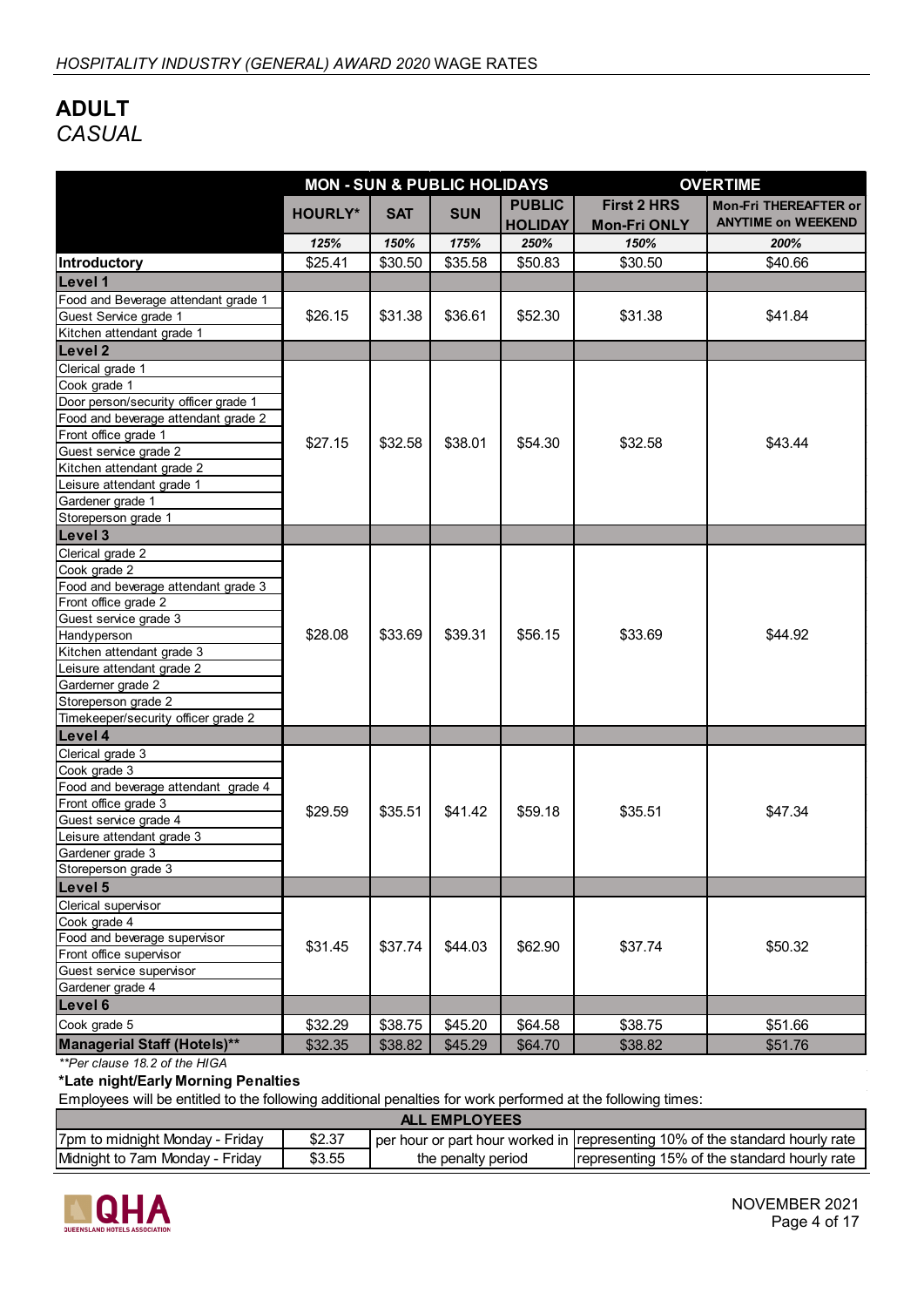## **JUNIOR (OTHER THAN OFFICE JUNIORS)** *FULL-TIME AND PART-TIME*

*NOTE: Level 1 to 6 in Part 2 of this Guide reflects the WAGE level as per clause 18.1 of the HIGA, not the Grade level of a particular classification. The classification definitions in Part 3 of this Guide list both the grade level and the WAGE level for a particular classification.* 

*Clause 13.5 of the HIGA states that a junior liquor service employee (i.e. employed to sell or dispense liquor) must be paid as an adult at the classification rate for the work being performed.* 

|                    |                                   |                     |            |            | MONDAY - FRIDAY WEEKENDS & PUBLIC HOLIDAYS | <b>OVERTIME</b>                           |                                                                     |  |
|--------------------|-----------------------------------|---------------------|------------|------------|--------------------------------------------|-------------------------------------------|---------------------------------------------------------------------|--|
|                    | <b>WEEKLY</b>                     | <b>HOURLY*</b>      | <b>SAT</b> | <b>SUN</b> | <b>PUBLIC</b><br><b>HOLIDAY</b>            | <b>First 2 HRS</b><br><b>Mon-Fri ONLY</b> | <b>Mon-Fri THEREAFTER or</b><br><b>ANYTIME on WEEKEND</b><br>or RDO |  |
|                    | 100%                              | 100%                | 125%       | 150%       | 225%                                       | 150%                                      | 200%                                                                |  |
|                    | <b>16 YEARS &amp; UNDER (50%)</b> |                     |            |            |                                            |                                           |                                                                     |  |
| Introductory       | \$386.30                          | \$10.17             | \$12.71    | \$15.26    | \$22.88                                    | \$15.26                                   | \$20.34                                                             |  |
| Level 1            | \$397.40                          | \$10.46             | \$13.08    | \$15.69    | \$23.54                                    | \$15.69                                   | \$20.92                                                             |  |
| Level <sub>2</sub> | \$412.60                          | \$10.86             | \$13.58    | \$16.29    | \$24.44                                    | \$16.29                                   | \$21.72                                                             |  |
| Level 3            | \$426.80                          | \$11.23             | \$14.04    | \$16.85    | \$25.27                                    | \$16.85                                   | \$22.46                                                             |  |
| Level 4            | \$449.75                          | \$11.84             | \$14.80    | \$17.76    | \$26.64                                    | \$17.76                                   | \$23.68                                                             |  |
| Level 5            | \$477.95                          | \$12.58             | \$15.73    | \$18.87    | \$28.31                                    | \$18.87                                   | \$25.16                                                             |  |
| 17 YEARS (60%)     |                                   |                     |            |            |                                            |                                           |                                                                     |  |
| Introductory       | \$463.56                          | \$12.20             | \$15.25    | \$18.30    | \$27.45                                    | \$18.30                                   | \$24.40                                                             |  |
| Level 1            | \$476.88                          | $\overline{$}12.55$ | \$15.69    | \$18.83    | \$28.24                                    | \$18.83                                   | \$25.10                                                             |  |
| Level <sub>2</sub> | \$495.12                          | \$13.03             | \$16.29    | \$19.55    | \$29.32                                    | \$19.55                                   | \$26.06                                                             |  |
| Level 3            | \$512.16                          | \$13.48             | \$16.85    | \$20.22    | \$30.33                                    | \$20.22                                   | \$26.96                                                             |  |
| Level 4            | \$539.70                          | \$14.20             | \$17.75    | \$21.30    | \$31.95                                    | \$21.30                                   | \$28.40                                                             |  |
| Level 5            | \$573.54                          | \$15.10             | \$18.88    | \$22.65    | \$33.98                                    | \$22.65                                   | \$30.20                                                             |  |
| 18 YEARS (70%)     |                                   |                     |            |            |                                            |                                           |                                                                     |  |
| Introductory       | \$540.82                          | \$14.23             | \$17.79    | \$21.35    | \$32.02                                    | \$21.35                                   | \$28.46                                                             |  |
| Level 1            | \$556.36                          | \$14.64             | \$18.30    | \$21.96    | \$32.94                                    | \$21.96                                   | \$29.28                                                             |  |
| Level <sub>2</sub> | \$577.64                          | \$15.20             | \$19.00    | \$22.80    | \$34.20                                    | \$22.80                                   | \$30.40                                                             |  |
| Level 3            | \$597.52                          | \$15.72             | \$19.65    | \$23.58    | \$35.37                                    | \$23.58                                   | \$31.44                                                             |  |
| Level 4            | \$629.65                          | \$16.57             | \$20.71    | \$24.86    | \$37.28                                    | \$24.86                                   | \$33.14                                                             |  |
| Level 5            | \$669.13                          | \$17.61             | \$22.01    | \$26.42    | \$39.62                                    | \$26.42                                   | \$35.22                                                             |  |
| 19 YEARS (85%)     |                                   |                     |            |            |                                            |                                           |                                                                     |  |
| Introductory       | \$656.71                          | \$17.28             | \$21.60    | \$25.92    | \$38.88                                    | \$25.92                                   | \$34.56                                                             |  |
| Level 1            | \$675.58                          | \$17.78             | \$22.23    | \$26.67    | \$40.01                                    | \$26.67                                   | \$35.56                                                             |  |
| Level 2            | \$701.42                          | \$18.46             | \$23.08    | \$27.69    | \$41.54                                    | \$27.69                                   | \$36.92                                                             |  |
| Level 3            | \$725.56                          | \$19.09             | \$23.86    | \$28.64    | \$42.95                                    | \$28.64                                   | \$38.18                                                             |  |
| Level 4            | \$764.58                          | \$20.12             | \$25.15    | \$30.18    | \$45.27                                    | \$30.18                                   | \$40.24                                                             |  |
| Level 5            | \$812.52                          | \$21.39             | \$26.74    | \$32.09    | \$48.13                                    | \$32.09                                   | \$42.78                                                             |  |

#### **\*Late night/Early Morning Penalties**

| <b>ALL EMPLOYEES</b>             |        |                       |                                                                                        |  |  |  |  |  |
|----------------------------------|--------|-----------------------|----------------------------------------------------------------------------------------|--|--|--|--|--|
| I7pm to midnight Monday - Friday | \$2.37 |                       | $^{\prime}$ per hour or part hour worked Trepresenting 10% of the standard hourly rate |  |  |  |  |  |
| Midnight to 7am Monday - Friday  | \$3.55 | in the penalty period | Irepresenting 15% of the standard hourly rate                                          |  |  |  |  |  |

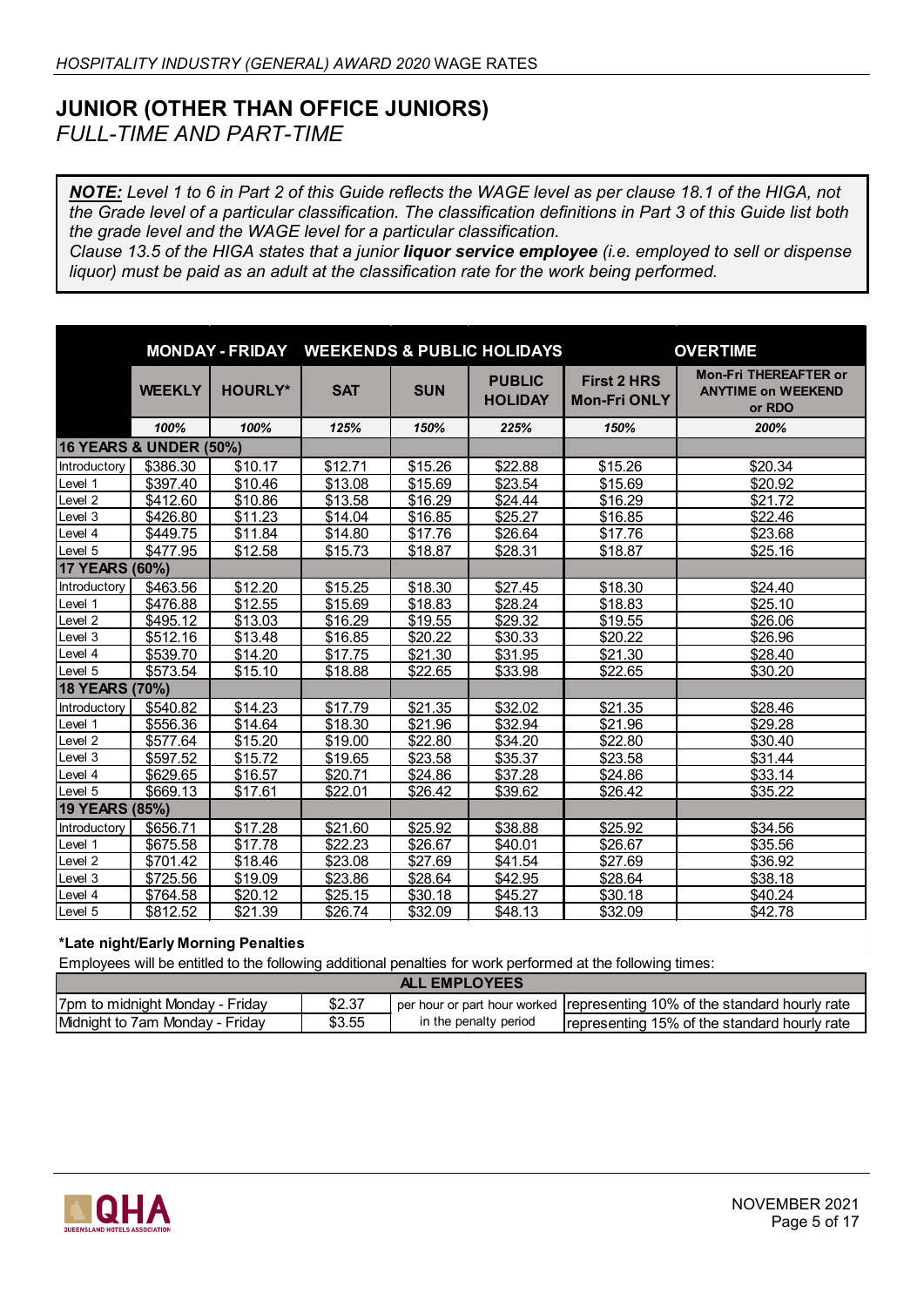# **JUNIOR (OTHER THAN OFFICE JUNIORS)** *CASUAL*

*NOTE: Level 1 to 6 in Part 2 of this Guide reflects the WAGE level as per clause 18.1 of the Award, not the Grade level of a particular classification. The classification definitions in Part 3 of this Wage Guide list both the grade level and the WAGE level for a particular classification. Clause 13.5 of the HIGA states that a junior liquor service employee (i.e. employed to sell or dispense* 

*liquor) must be paid as an adult at the classification rate for the work being performed.* 

|                    | <b>MON - FRI</b>       |            |            | <b>WEEKENDS &amp; PUBLIC HOLIDAYS</b> |                                           | <b>OVERTIME</b>                                                     |  |  |
|--------------------|------------------------|------------|------------|---------------------------------------|-------------------------------------------|---------------------------------------------------------------------|--|--|
|                    | <b>HOURLY*</b>         | <b>SAT</b> | <b>SUN</b> | <b>PUBLIC</b><br><b>HOLIDAY</b>       | <b>First 2 HRS</b><br><b>Mon-Fri ONLY</b> | <b>Mon-Fri THEREAFTER or</b><br><b>ANYTIME on WEEKEND</b><br>or RDO |  |  |
|                    | 125%                   | 150%       | 175%       | 250%                                  | 150%                                      | 200%                                                                |  |  |
|                    | 16 YEARS & UNDER (50%) |            |            |                                       |                                           |                                                                     |  |  |
| Introductory       | \$12.71                | \$15.26    | \$17.80    | \$25.43                               | \$15.26                                   | \$20.34                                                             |  |  |
| Level 1            | \$13.08                | \$15.69    | \$18.31    | \$26.15                               | \$15.69                                   | \$20.92                                                             |  |  |
| Level 2            | \$13.58                | \$16.29    | \$19.01    | \$27.15                               | \$16.29                                   | \$21.72                                                             |  |  |
| Level 3            | \$14.04                | \$16.85    | \$19.65    | \$28.08                               | \$16.85                                   | \$22.46                                                             |  |  |
| Level 4            | \$14.80                | \$17.76    | \$20.72    | \$29.60                               | \$17.76                                   | \$23.68                                                             |  |  |
| Level 5            | \$15.73                | \$18.87    | \$22.02    | \$31.45                               | \$18.87                                   | \$25.16                                                             |  |  |
| 17 YEARS (60%)     |                        |            |            |                                       |                                           |                                                                     |  |  |
| Introductory       | \$15.25                | \$18.30    | \$21.35    | \$30.50                               | \$18.30                                   | \$24.40                                                             |  |  |
| Level 1            | \$15.69                | \$18.83    | \$21.96    | \$31.38                               | \$18.83                                   | \$25.10                                                             |  |  |
| Level <sub>2</sub> | \$16.29                | \$19.55    | \$22.80    | \$32.58                               | \$19.55                                   | \$26.06                                                             |  |  |
| Level 3            | \$16.85                | \$20.22    | \$23.59    | \$33.70                               | \$20.22                                   | \$26.96                                                             |  |  |
| Level 4            | \$17.75                | \$21.30    | \$24.85    | \$35.50                               | \$21.30                                   | $\overline{$}28.40$                                                 |  |  |
| Level 5            | \$18.88                | \$22.65    | \$26.43    | \$37.75                               | \$22.65                                   | \$30.20                                                             |  |  |
| 18 YEARS (70%)     |                        |            |            |                                       |                                           |                                                                     |  |  |
| Introductory       | \$17.79                | \$21.35    | \$24.90    | \$35.58                               | \$21.35                                   | \$28.46                                                             |  |  |
| Level 1            | \$18.30                | \$21.96    | \$25.62    | \$36.60                               | \$21.96                                   | \$29.28                                                             |  |  |
| Level 2            | \$19.00                | \$22.80    | \$26.60    | \$38.00                               | \$22.80                                   | \$30.40                                                             |  |  |
| Level 3            | \$19.65                | \$23.58    | \$27.51    | \$39.30                               | \$23.58                                   | \$31.44                                                             |  |  |
| Level 4            | \$20.71                | \$24.86    | \$29.00    | \$41.43                               | \$24.86                                   | \$33.14                                                             |  |  |
| Level 5            | \$22.01                | \$26.42    | \$30.82    | \$44.03                               | \$26.42                                   | \$35.22                                                             |  |  |
| 19 YEARS (85%)     |                        |            |            |                                       |                                           |                                                                     |  |  |
| Introductory       | \$21.60                | \$25.92    | \$30.24    | \$43.20                               | \$25.92                                   | \$34.56                                                             |  |  |
| Level 1            | \$22.23                | \$26.67    | \$31.12    | \$44.45                               | \$26.67                                   | \$35.56                                                             |  |  |
| Level <sub>2</sub> | \$23.08                | \$27.69    | \$32.31    | \$46.15                               | \$27.69                                   | \$36.92                                                             |  |  |
| Level 3            | \$23.86                | \$28.64    | \$33.41    | \$47.73                               | \$28.64                                   | \$38.18                                                             |  |  |
| Level 4            | \$25.15                | \$30.18    | \$35.21    | \$50.30                               | \$30.18                                   | \$40.24                                                             |  |  |
| Level 5            | \$26.74                | \$32.09    | \$37.43    | \$53.48                               | \$32.09                                   | \$42.78                                                             |  |  |

#### **\*Late night/Early Morning Penalties**

| <b>ALL EMPLOYEES</b>              |        |                    |                                                                              |  |  |  |  |  |
|-----------------------------------|--------|--------------------|------------------------------------------------------------------------------|--|--|--|--|--|
| ⊦7pm to midnight Monda∨ - Frida∨l | \$2.37 |                    | per hour or part hour worked in representing 10% of the standard hourly rate |  |  |  |  |  |
| Midnight to 7am Monday - Friday I | \$3.55 | the penalty period | <b>Irepresenting 15% of the standard hourly rate</b>                         |  |  |  |  |  |

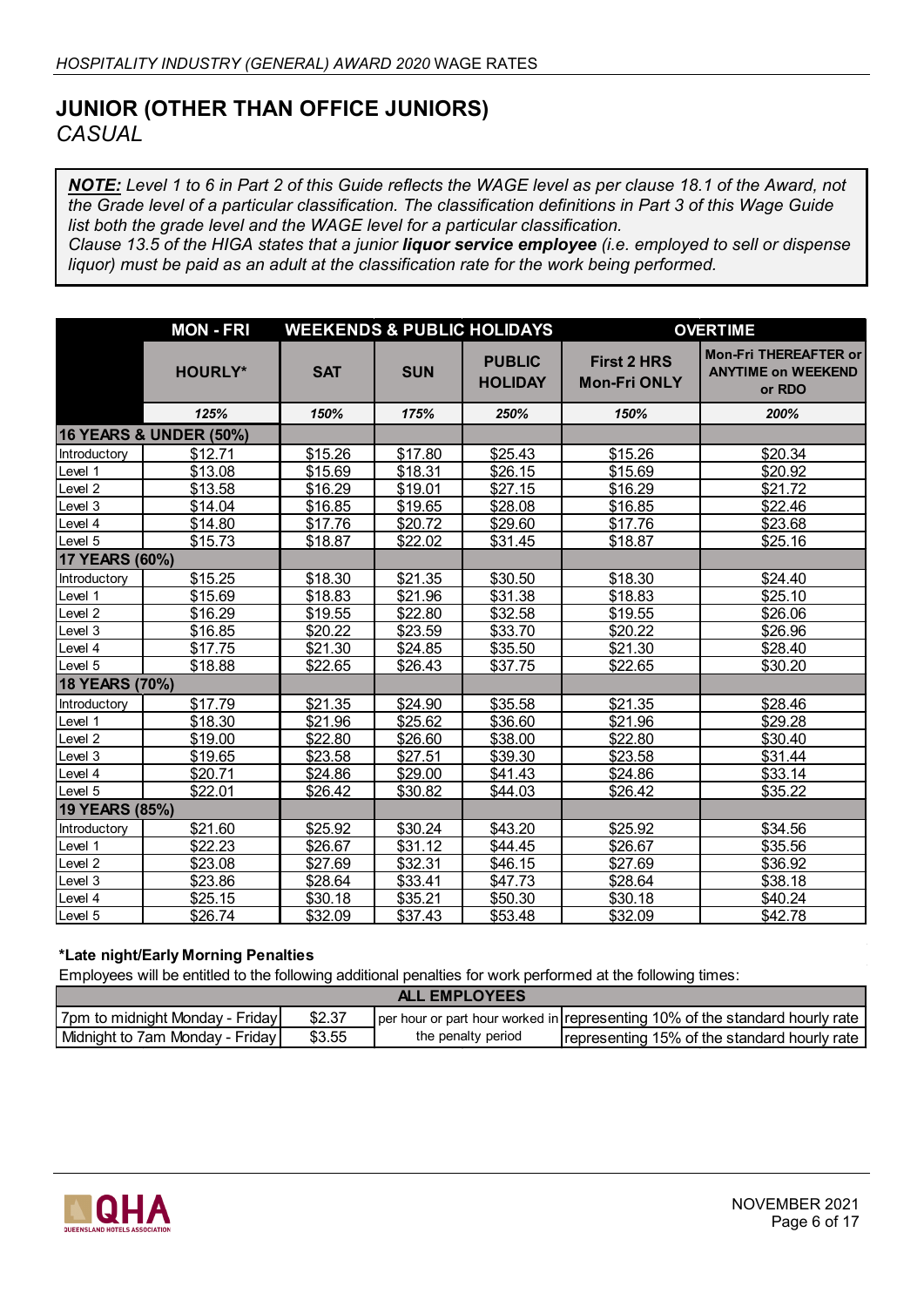# **JUNIOR (OFFICE JUNIORS)** *FULL-TIME AND PART-TIME*

*NOTE: Level 1 to 6 in Part 2 of this Guide reflects the WAGE level as per clause 18.1 of the Award, not the Grade level of a particular classification. The classification definitions in Part 3 of this Wage Guide list both the grade level and the WAGE level for a particular classification.* 

*Office employees are viewed as those employees who do not have contact with customers, such as employees in the Administration Stream.*

|                          |               | <b>MONDAY - FRIDAY</b><br><b>WEEKENDS &amp; PUBLIC HOLIDAYS</b> |            |                     | <b>OVERTIME</b>                 |                                           |                                                                     |
|--------------------------|---------------|-----------------------------------------------------------------|------------|---------------------|---------------------------------|-------------------------------------------|---------------------------------------------------------------------|
|                          | <b>WEEKLY</b> | <b>HOURLY*</b>                                                  | <b>SAT</b> | <b>SUN</b>          | <b>PUBLIC</b><br><b>HOLIDAY</b> | <b>First 2 HRS</b><br><b>Mon-Fri ONLY</b> | <b>Mon-Fri THEREAFTER or</b><br><b>ANYTIME on WEEKEND</b><br>or RDO |
|                          | 100%          | 100%                                                            | 125%       | 150%                | 225%                            | 150%                                      | 200%                                                                |
| 15 YEARS AND UNDER (45%) |               |                                                                 |            |                     |                                 |                                           |                                                                     |
| Level 2                  | \$371.34      | \$9.77                                                          | \$12.21    | \$14.66             | \$21.98                         | \$14.66                                   | \$19.54                                                             |
| Level 3                  | \$384.12      | \$10.11                                                         | \$12.64    | \$15.17             | \$22.75                         | \$15.17                                   | \$20.22                                                             |
| Level 4                  | \$404.78      | \$10.65                                                         | \$13.31    | \$15.98             | \$23.96                         | \$15.98                                   | \$21.30                                                             |
| Level 5                  | \$430.16      | \$11.32                                                         | \$14.15    | \$16.98             | \$25.47                         | \$16.98                                   | \$22.64                                                             |
| 16 YEARS (55%)           |               |                                                                 |            |                     |                                 |                                           |                                                                     |
| Level <sub>2</sub>       | \$453.86      | \$11.95                                                         | \$14.94    | \$17.93             | \$26.89                         | \$17.93                                   | \$23.90                                                             |
| Level 3                  | \$469.48      | \$12.35                                                         | \$15.44    | \$18.53             | \$27.79                         | \$18.53                                   | \$24.70                                                             |
| Level 4                  | \$494.73      | \$13.02                                                         | \$16.28    | $\overline{$}19.53$ | \$29.30                         | \$19.53                                   | \$26.04                                                             |
| Level 5                  | \$525.76      | \$13.84                                                         | \$17.30    | \$20.76             | \$31.14                         | \$20.76                                   | \$27.68                                                             |
| 17 YEARS (65%)           |               |                                                                 |            |                     |                                 |                                           |                                                                     |
| Level 2                  | \$536.38      | \$14.12                                                         | \$17.65    | \$21.18             | \$31.77                         | \$21.18                                   | \$28.24                                                             |
| Level 3                  | \$554.84      | \$14.60                                                         | \$18.25    | \$21.90             | \$32.85                         | \$21.90                                   | \$29.20                                                             |
| Level 4                  | \$584.68      | \$15.39                                                         | \$19.24    | \$23.09             | \$34.63                         | \$23.09                                   | \$30.78                                                             |
| Level 5                  | \$621.35      | \$16.35                                                         | \$20.44    | \$24.53             | \$36.79                         | \$24.53                                   | \$32.70                                                             |
| 18 YEARS (75%)           |               |                                                                 |            |                     |                                 |                                           |                                                                     |
| Level 2                  | \$618.90      | \$16.29                                                         | \$20.36    | \$24.44             | \$36.65                         | \$24.44                                   | \$32.58                                                             |
| Level 3                  | \$640.20      | \$16.85                                                         | \$21.06    | \$25.28             | \$37.91                         | \$25.28                                   | \$33.70                                                             |
| Level 4                  | \$674.63      | \$17.75                                                         | \$22.19    | \$26.63             | \$39.94                         | \$26.63                                   | \$35.50                                                             |
| Level 5                  | \$716.94      | \$18.87                                                         | \$23.59    | \$28.31             | \$42.46                         | \$28.31                                   | \$37.74                                                             |
| 19 YEARS (90%)           |               |                                                                 |            |                     |                                 |                                           |                                                                     |
| Level 2                  | \$742.68      | \$19.55                                                         | \$24.44    | \$29.33             | \$43.99                         | \$29.33                                   | \$39.10                                                             |
| Level 3                  | \$768.24      | \$20.21                                                         | \$25.26    | \$30.32             | \$45.47                         | \$30.32                                   | \$40.42                                                             |
| Level 4                  | \$809.55      | \$21.30                                                         | \$26.63    | \$31.95             | \$47.93                         | \$31.95                                   | \$42.60                                                             |
| Level 5                  | \$860.33      | \$22.64                                                         | \$28.30    | \$33.96             | \$50.94                         | \$33.96                                   | \$45.28                                                             |

#### **\*Late night/Early Morning Penalties**

| <b>EMPLOYEES</b><br>$\blacksquare$ |        |                       |                                                                             |  |  |  |  |  |
|------------------------------------|--------|-----------------------|-----------------------------------------------------------------------------|--|--|--|--|--|
| The to midnight Monday - Friday    | \$2.37 |                       | per hour or part hour worked (representing 10% of the standard hourly rate) |  |  |  |  |  |
| Midnight to 7am Monday - Friday    | \$3.55 | in the penalty period | representing 15% of the standard hourly rate                                |  |  |  |  |  |

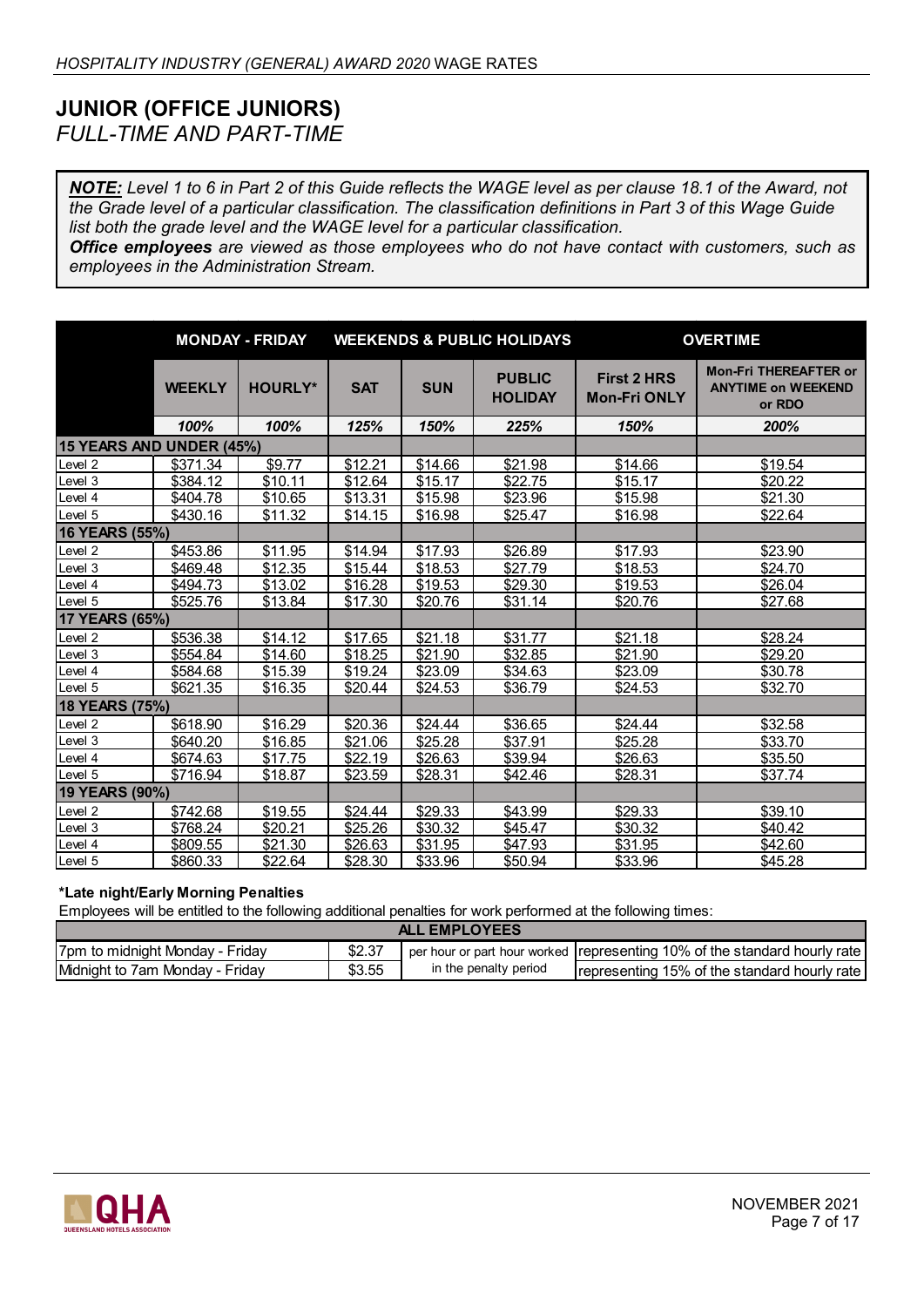## **JUNIOR (OFFICE JUNIORS)** *CASUAL*

*NOTE: Level 1 to 6 in Part 2 of this Guide reflects the WAGE level as per clause 18.1 of the Award, not the Grade level of a particular classification. The classification definitions in Part 3 of this Wage Guide list both the grade level and the WAGE level for a particular classification.* 

*Office employees are viewed as those employees who do not have contact with customers, such as employees in the Administration Stream.*

|                          | <b>MON - FRI</b> | <b>WEEKENDS &amp; PUBLIC HOLIDAYS</b> |                     |                                 |                                           | <b>OVERTIME</b>                                                     |  |  |
|--------------------------|------------------|---------------------------------------|---------------------|---------------------------------|-------------------------------------------|---------------------------------------------------------------------|--|--|
|                          | <b>HOURLY*</b>   | <b>SAT</b>                            | <b>SUN</b>          | <b>PUBLIC</b><br><b>HOLIDAY</b> | <b>First 2 HRS</b><br><b>Mon-Fri ONLY</b> | <b>Mon-Fri THEREAFTER or</b><br><b>ANYTIME on WEEKEND</b><br>or RDO |  |  |
|                          | 125%             | 150%                                  | 175%                | 250%                            | 150%                                      | 200%                                                                |  |  |
| 15 YEARS AND UNDER (45%) |                  |                                       |                     |                                 |                                           |                                                                     |  |  |
| Level 2                  | \$12.21          | \$14.66                               | \$17.10             | \$24.43                         | \$14.66                                   | \$19.54                                                             |  |  |
| Level 3                  | \$12.64          | \$15.17                               | $\overline{$}17.69$ | \$25.28                         | \$15.17                                   | \$20.22                                                             |  |  |
| Level 4                  | \$13.31          | \$15.98                               | \$18.64             | \$26.63                         | \$15.98                                   | \$21.30                                                             |  |  |
| Level 5                  | \$14.15          | \$16.98                               | \$19.81             | \$28.30                         | \$16.98                                   | \$22.64                                                             |  |  |
| 16 YEARS (55%)           |                  |                                       |                     |                                 |                                           |                                                                     |  |  |
| Level 2                  | \$14.94          | \$17.93                               | \$20.91             | \$29.88                         | \$17.93                                   | \$23.90                                                             |  |  |
| Level 3                  | \$15.44          | \$18.53                               | \$21.61             | \$30.88                         | \$18.53                                   | \$24.70                                                             |  |  |
| Level 4                  | \$16.28          | \$19.53                               | \$22.79             | \$32.55                         | \$19.53                                   | \$26.04                                                             |  |  |
| Level 5                  | \$17.30          | \$20.76                               | \$24.22             | \$34.60                         | \$20.76                                   | \$27.68                                                             |  |  |
| 17 YEARS (65%)           |                  |                                       |                     |                                 |                                           |                                                                     |  |  |
| Level 2                  | \$17.65          | \$21.18                               | \$24.71             | \$35.30                         | \$21.18                                   | \$28.24                                                             |  |  |
| Level 3                  | \$18.25          | \$21.90                               | \$25.55             | \$36.50                         | \$21.90                                   | \$29.20                                                             |  |  |
| Level 4                  | \$19.24          | \$23.09                               | \$26.93             | \$38.48                         | \$23.09                                   | \$30.78                                                             |  |  |
| Level 5                  | \$20.44          | \$24.53                               | \$28.61             | \$40.88                         | \$24.53                                   | \$32.70                                                             |  |  |
| 18 YEARS (75%)           |                  |                                       |                     |                                 |                                           |                                                                     |  |  |
| Level 2                  | \$20.36          | \$24.44                               | \$28.51             | \$40.73                         | \$24.44                                   | \$32.58                                                             |  |  |
| Level 3                  | \$21.06          | \$25.28                               | \$29.49             | \$42.13                         | \$25.28                                   | \$33.70                                                             |  |  |
| Level 4                  | \$22.19          | \$26.63                               | \$31.06             | \$44.38                         | \$26.63                                   | \$35.50                                                             |  |  |
| Level 5                  | \$23.59          | \$28.31                               | \$33.02             | \$47.18                         | \$28.31                                   | \$37.74                                                             |  |  |
| 19 YEARS (90%)           |                  |                                       |                     |                                 |                                           |                                                                     |  |  |
| Level 2                  | \$24.44          | \$29.33                               | \$34.21             | \$48.88                         | \$29.33                                   | \$39.10                                                             |  |  |
| Level 3                  | \$25.26          | \$30.32                               | \$35.37             | \$50.53                         | \$30.32                                   | \$40.42                                                             |  |  |
| Level 4                  | \$26.63          | \$31.95                               | \$37.28             | \$53.25                         | \$31.95                                   | \$42.60                                                             |  |  |
| Level 5                  | \$28.30          | \$33.96                               | \$39.62             | \$56.60                         | \$33.96                                   | \$45.28                                                             |  |  |

#### **\*Late night/Early Morning Penalties**

| <b>ALL EMPLOYEES</b>               |        |                       |                                                                                 |  |  |  |  |  |
|------------------------------------|--------|-----------------------|---------------------------------------------------------------------------------|--|--|--|--|--|
| 17pm to midnight Monday - Friday I | \$2.37 |                       | $\,$ per hour or part hour worked Trepresenting 10% of the standard hourly rate |  |  |  |  |  |
| l Midnight to 7am Mondav - Fridav  | \$3.55 | in the penalty period | representing 15% of the standard hourly rate                                    |  |  |  |  |  |

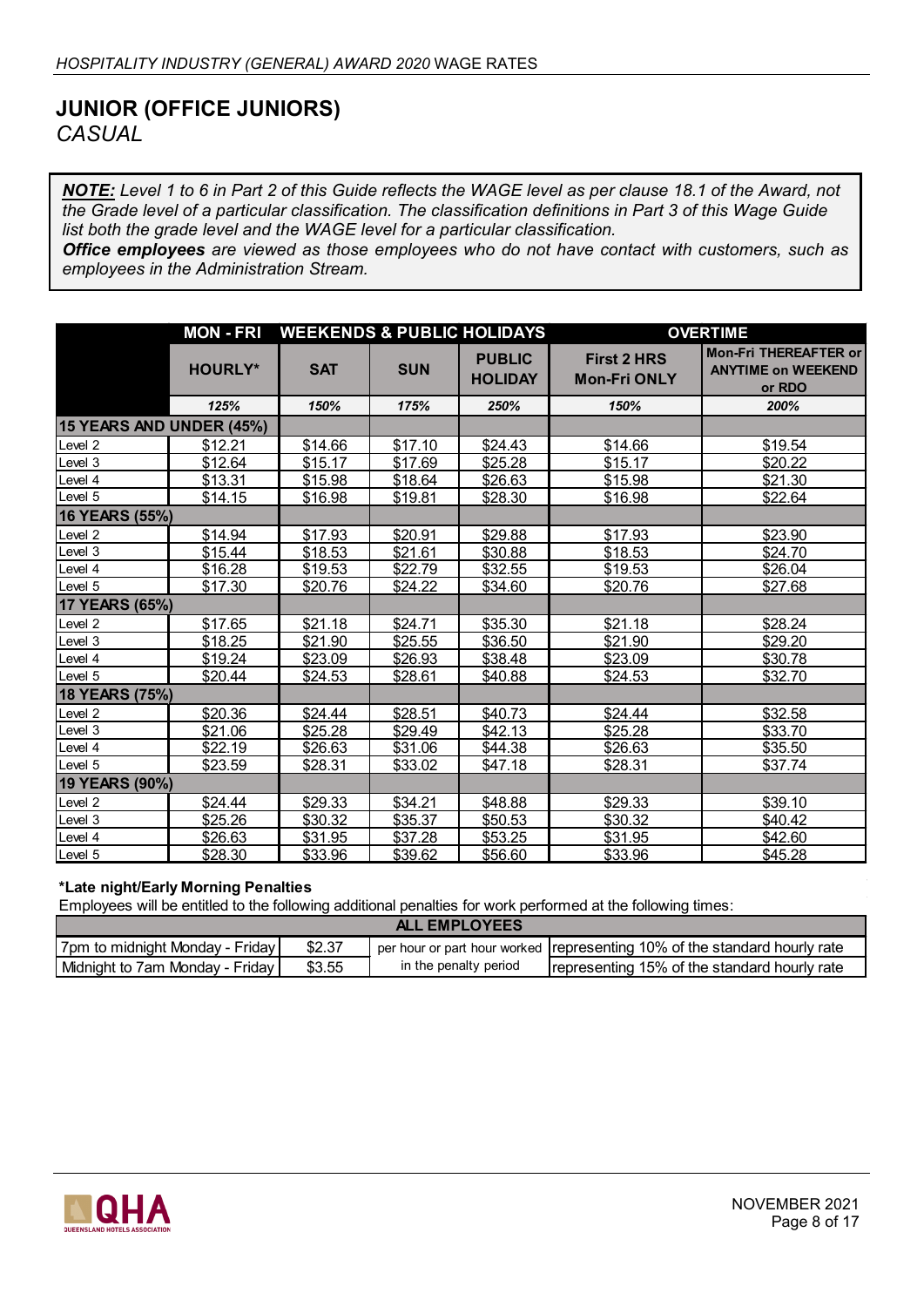# **PART 2: SUMMARY OF ALLOWANCES**

# **WAGE- RELATED ALLOWANCES**

*NOTE: Not all allowances are listed in this section. For more detail on definitions, allowances, hours of work and overtime and other employment conditions, please refer to the Award.*

Wage-related allowances are calculated based on a percentage of the weekly or hourly standard rate, which is defined in clause 3 of the HIGA as the minimum rate for a Level 4 classification, Cook (tradesperson) grade 3, currently:

- **\$ 899.50** *Per week*
- **\$ 23.67** *Per hour*

| <b>ALLOWANCE</b>                                                   | <b>HIGA</b><br><b>CLAUSE</b> | <b>CONDITIONS</b>                                                                                                                                                              | $%$ of<br>standard<br>rate        | \$      | <b>PAYABLE</b> |  |  |  |  |
|--------------------------------------------------------------------|------------------------------|--------------------------------------------------------------------------------------------------------------------------------------------------------------------------------|-----------------------------------|---------|----------------|--|--|--|--|
| <b>FORK-LIFT DRIVER</b>                                            |                              |                                                                                                                                                                                |                                   |         |                |  |  |  |  |
| Casual or Part-Time<br>Employees employed<br>before 23/1/2020 ONLY | 26.3(b)                      | Additional daily payment (i.e. does not form<br>part of the base rate for the purposes of<br>calculating overtime, penalty rates etc,)                                         | 0.3%<br>of standard<br>wkly rate  | \$2.70  | per day        |  |  |  |  |
|                                                                    |                              | Employee may elect to be paid by the hour<br>per clause 26.3(a) instead.                                                                                                       |                                   | \$13.49 | per week max   |  |  |  |  |
| All Other Employees                                                | 26.3(a)                      | All purpose' (i.e. forms part of an employee's<br>base rate).                                                                                                                  | 1.5%<br>of standard<br>hrly rate  | \$0.36  | per hour       |  |  |  |  |
| <b>FIRST AID</b>                                                   |                              |                                                                                                                                                                                |                                   |         |                |  |  |  |  |
| <b>Full-time Employee</b>                                          | 26.12(b)(i)                  | Applies to an employee who:<br>Has a current first aid qualification from St<br>John Ambulance or a similar body, and;                                                         | 1.2%<br>of standard<br>wkly rate  | \$10.79 | per week       |  |  |  |  |
| Part-time or Casual<br>Employee                                    | 26.12(b)(ii)                 | Is appointed by the employer to perform first<br>aid duty.                                                                                                                     | 0.24%<br>of standard<br>wkly rate | \$2.16  | per day        |  |  |  |  |
| SPLIT SHIFT (FORMERLY 'BROKEN PERIODS OF WORK')                    |                              |                                                                                                                                                                                |                                   |         |                |  |  |  |  |
| 2-3 hours between shifts                                           | 26.14(b)(i)                  | Applies to full-time and part-time employees                                                                                                                                   | 0.33%<br>of standard<br>wkly rate | \$2.97  | per day        |  |  |  |  |
| >3 hours between shifts                                            | 26.14(b)(ii)                 | only                                                                                                                                                                           | 0.50%<br>of standard<br>wkly rate | \$4.50  | per day        |  |  |  |  |
| <b>OVERNIGHT STAY</b>                                              | 26.15(b)(i)                  | Applies to an employee who is requested to<br>stay overnight on the employer's premises in<br>order to provide prompt assistance to guests<br>outside ordinary business hours. | 6%<br>of standard<br>wkly rate    | \$53.97 | per occasion   |  |  |  |  |

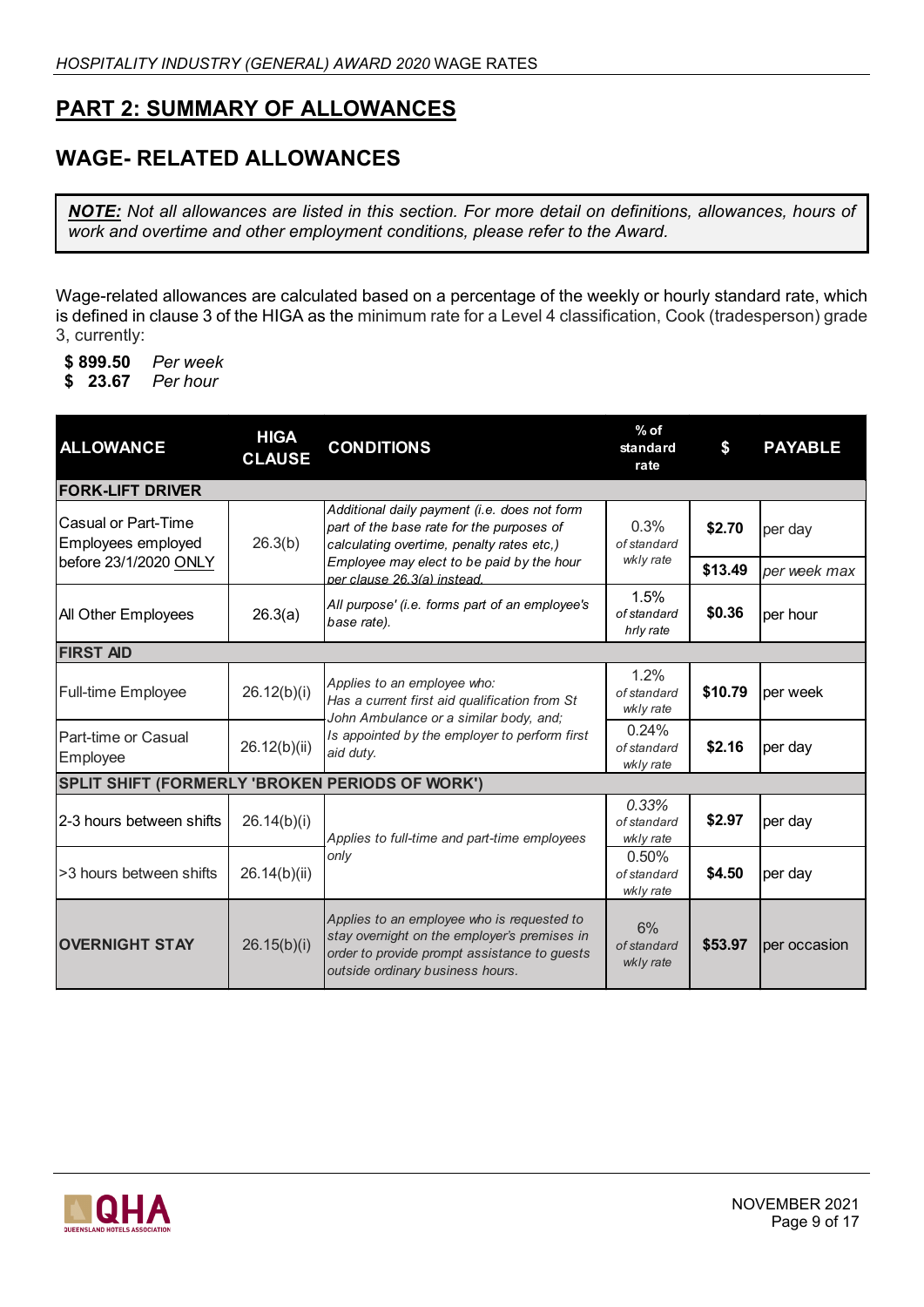# **EXPENSE- RELATED ALLOWANCES**

*NOTE: Not all allowances are listed in this section. For more detail on definitions, allowances, hours of work and overtime and other employment conditions, please refer to the Award.*

Expense-related allowances are adjusted by reference to the Consumer Price Index (CPI).

| <b>ALLOWANCE</b>                     | <b>HIGA</b><br><b>CLAUSE</b> | <b>CONDITIONS</b>                                                                                                                                                                                                                                                                                                                                                                                                         |         | <b>PAYABLE</b> |
|--------------------------------------|------------------------------|---------------------------------------------------------------------------------------------------------------------------------------------------------------------------------------------------------------------------------------------------------------------------------------------------------------------------------------------------------------------------------------------------------------------------|---------|----------------|
| <b>IMEAL</b>                         | 26.4                         | Applies to a full-time or part-time employee who:<br>. Is required to work overtime of more than 2 hours, was not<br>advised of that requirement on or before the previous day<br>and was not supplied a meal by the employer, or;<br>•Is advised of a requirement to work overtime, provides a<br>meal, and after doing so is no longer required to work<br>overtime at all or only to work overtime of 2 hours or less. | \$13.95 | per occasion   |
| <b>TOOLS AND</b><br><b>EQUIPMENT</b> | 26.5                         | Payable to a cook or apprentice cook who is required to<br>provide and use their own tools                                                                                                                                                                                                                                                                                                                                | \$1.86  | per day        |
|                                      |                              |                                                                                                                                                                                                                                                                                                                                                                                                                           | \$9.11  | per week max   |
| <b>IMOTOR</b><br><b>VEHICLE</b>      | 26.7                         | Payable to an employee within the Managerial Staff (Hotels)<br>classification level ONLY who is required to use their own<br>motor vehicle in performing their duties.                                                                                                                                                                                                                                                    | \$0.85  | per kilometre  |

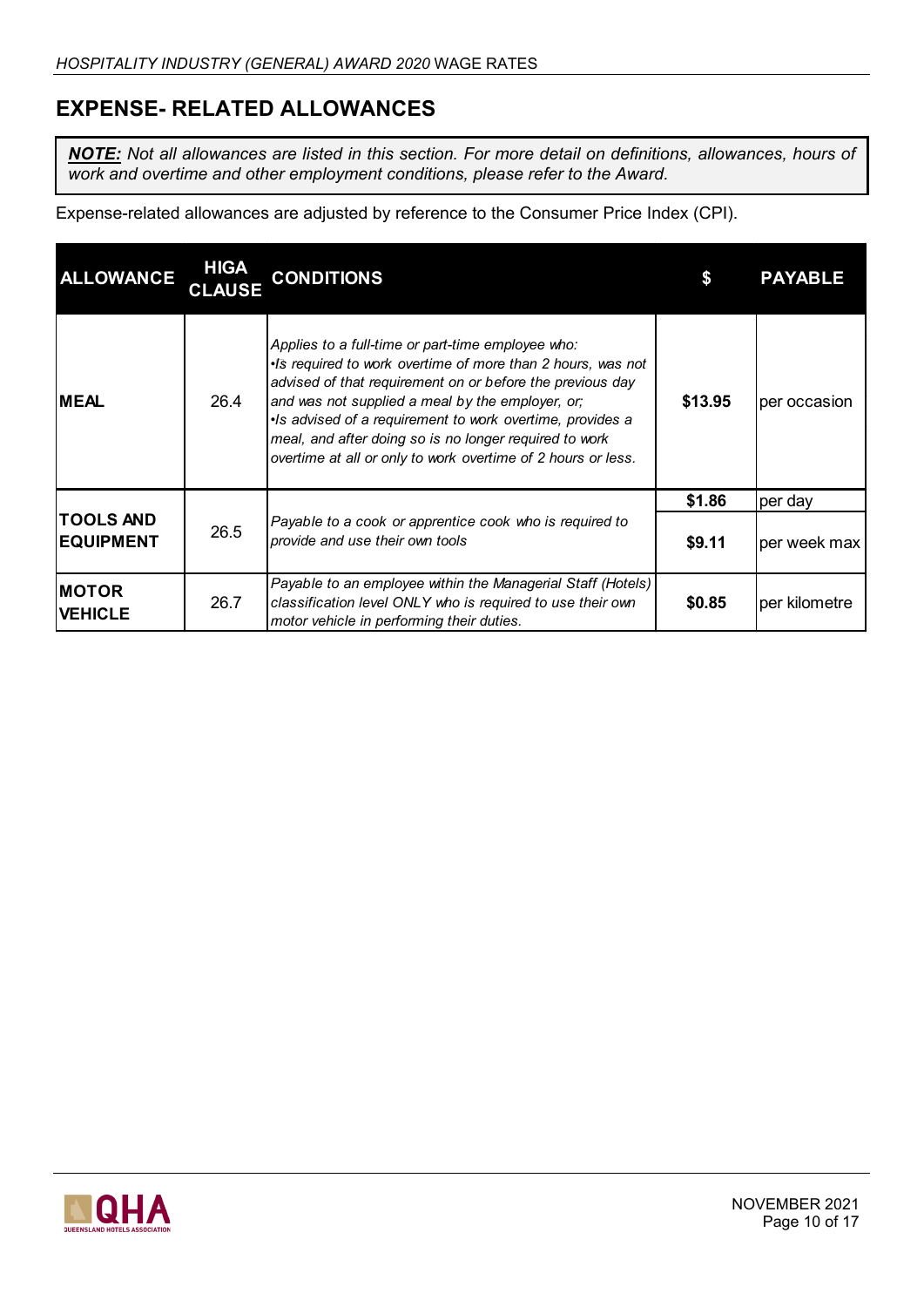# **PART 3: CLASSIFICATION DEFINITIONS**

**NOTE:** The following is a re-production of schedule A of the HIGA.

## **A.1 INTRODUCTORY LEVEL**

Introductory level is for an employee who enters the hospitality industry and does not demonstrate the competency requirements of level 1. The employee remains at Introductory level for up to 3 months while undertaking appropriate training and being assessed for competency to move to level 1. At the end of that period, the employee moves to level 1 unless the employee and the employer mutually agree that further training of up to 3 months is required for the employee to achieve the necessary competency.

### **A.2 GENERAL CLASSIFICATION DEFINITIONS**

### **A.2.1 Food and beverage stream**

**Food and beverage attendant grade 1 (wage level 1)** means an employee who is engaged in any of the following:

- picking up glasses;
- emptying ashtrays;
- providing general assistance to food and beverage attendants of a higher classification not including service to customers;
- removing food plates;
- setting and wiping down tables; and
- cleaning and tidying of associated areas.

**Food and beverage attendant grade 2 (wage level 2)** means an employee who has not achieved the appropriate level of training and who is engaged in any of the following:

- supplying, dispensing or mixing of liquor including selling liquor from the bottle department;
- assisting in the cellar or bottle department;
- undertaking general waiting duties of both food or beverages or both, including cleaning tables;
- receiving money;
- attending a snack bar;
- performing delivery duties; and
- taking reservations, greeting and seating quests.

**Food and beverage attendant grade 3 (wage level 3)** means an employee who, in addition to the tasks performed by a **Food and beverage attendant grade 2** is engaged in any of the following:

- the operation of a mechanical lifting device;
- attending a wagering terminal, electronic gaming terminal or similar terminal;
- having full control of a cellar or liquor store (including the receipt, delivery and recording of goods within such an area);
- mixing a range of sophisticated drinks;
- training food and beverage attendants of a lower grade; and
- supervising food and beverage attendants of a lower grade.

**Food and beverage attendant grade 4 (tradesperson) (wage level 4)** means an employee who has completed an apprenticeship in waiting or who has passed the appropriate trade test and who carries out specialised skilled duties in a fine dining room or restaurant.

**Food and beverage supervisor (wage level 5)** means an employee who has the appropriate level of training, including a supervisory course, and who has the responsibility for supervision, training and coordination of food and beverage staff, or for one or more bars.

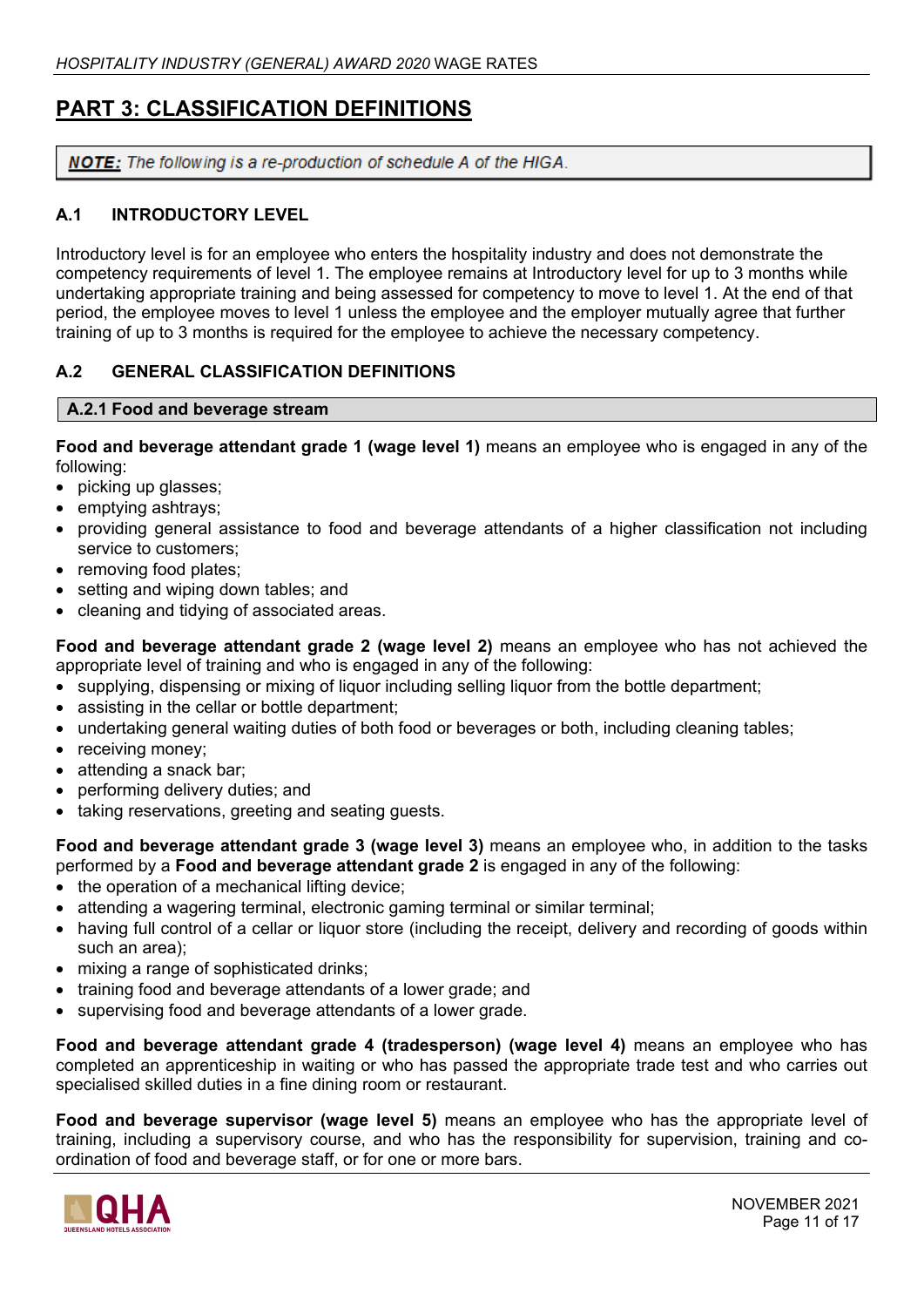### **A.2.2 Kitchen stream**

**Kitchen attendant grade 1 (wage level 1)** means an employee engaged in any of the following:

- general cleaning duties within a kitchen or food preparation area and scullery, including cleaning cooking and general utensils used in a kitchen and restaurant;
- assisting employees who are cooking;
- assembling and preparing ingredients for cooking; and
- general pantry duties.

**Kitchen attendant grade 2 (wage level 2)** means an employee who has the appropriate level of training, and who is engaged in specialised non-cooking duties in a kitchen or food preparation area or supervision of kitchen attendants.

**Kitchen attendant grade 3 (wage level 3)** means an employee who has the appropriate level of training, including a supervisory course, and has responsibility for the supervision, training and co-ordination of kitchen attendants of a lower classification.

**Cook grade 1 (wage level 2)** means an employee who is engaged in cooking breakfasts and snacks, baking, pastry cooking or butchering.

**Cook grade 2 (wage level 3)** means an employee who has the appropriate level of training and who performs cooking duties such as baking, pastry cooking or butchering.

**Cook grade 3 (tradesperson) (wage level 4)** means a commi chef or equivalent who has completed an apprenticeship or who has passed the appropriate trade test, and who is engaged in cooking, baking, pastry cooking or butchering duties.

**Cook grade 4 (tradesperson) (wage level 5)** means a demi chef or equivalent who has completed an apprenticeship or has passed the appropriate trade test and who is engaged to perform general or specialised cooking, butchering, baking or pastry cooking duties or supervises and trains other cooks and kitchen employees.

**Cook grade 5 (tradesperson) (wage level 6)** means a chef de partie or equivalent who has completed an apprenticeship or has passed the appropriate trade test in cooking, butchering, baking or pastry cooking and who performs any of the following:

- general and specialised duties, including supervision or training of kitchen employees;
- ordering and stock control; or
- supervising kitchen employees in a single kitchen establishment.

#### **A.2.3 Guest services stream**

**Guest service grade 1 (wage level 1)** means an employee who is engaged in any of the following:

- performing laundry or linen duties including carrying out minor repairs to linen or clothing (for example, buttons, zips or seams) and working with flat materials;
- collecting and delivering guests' personal dry cleaning and laundry, linen and associated materials to and from accommodation areas;
- performing general cleaning duties;
- parking guests' motor vehicles.

**Guest service grade 2 (wage level 2)** means an employee who has not achieved the appropriate level of training and who is engaged in any of the following:

- servicing and cleaning accommodation areas;
- receiving and assisting quests at the entrance to the establishment;
- driving a passenger vehicle or courtesy bus;
- transferring guests' baggage to and from rooms;

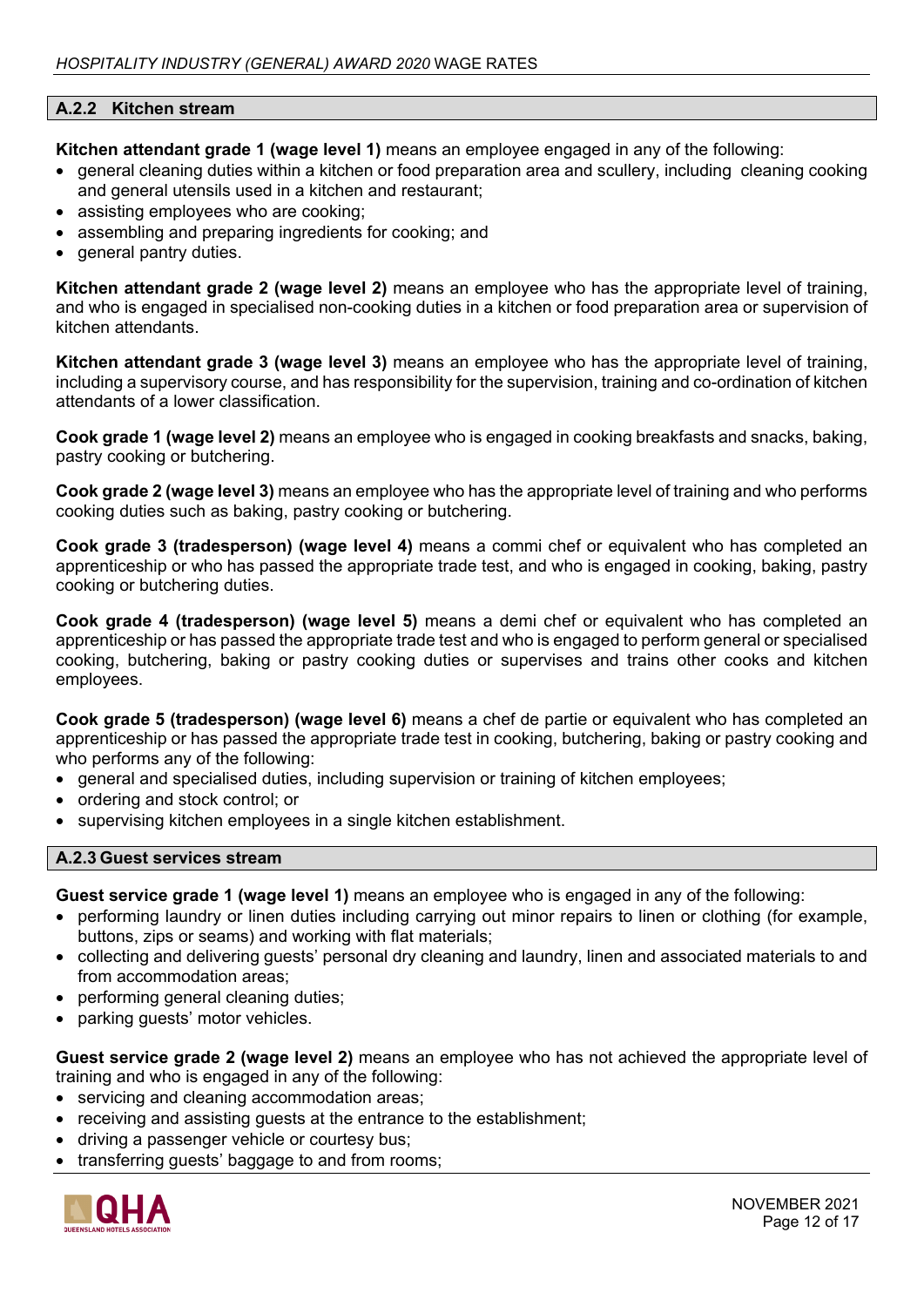- assisting in the dry cleaning process;
- performing cleaning duties using specialised equipment and chemicals;
- providing butler services such as food, beverage and personalised guest service.

**Guest service grade 3 (wage level 3)** means an employee who has the appropriate level of training and who is engaged in any of the following:

- supervising guest service employees of a lower classification;
- providing butler services such as food, beverage and personalised guest service;
- carrying out major repairs to linen or clothing including basic tailoring and major alterations and refitting;
- dry cleaning.

**Guest service grade 4 (wage level 4)** means an employee who has completed an apprenticeship or passed the appropriate trade test or otherwise has the appropriate level of training to perform the work of a tradesperson in dry cleaning or tailoring or as a butler.

**Guest service supervisor (wage level 5)** means an employee who has the appropriate level of training, including a supervisory course, and has responsibility for the supervision, training and co-ordination of employees engaged in a housekeeping department.

**Front office grade 1 (wage level 2)** means an employee who is engaged as an assistant in front office duties including night auditing, performing duties as a telephonist, receptionist or cashier, providing information services or making reservations.

**Front office grade 2 (wage level 3)** means an employee who has the appropriate level of training and is in the front office engaged in performing duties including as a telephonist, receptionist or cashier, providing information services or making reservations.

**Front office grade 3 (wage level 4)** means an employee who has the appropriate level of training and is in the front office engaged in duties including assisting in training and supervising front office employees of a lower classification.

**Front office supervisor (wage level 5)** means an employee who has the appropriate level of training, including a supervisory course, and has responsibility for the supervision, training and co-ordination of front office employees.

#### **A.2.4 Administration stream**

**Clerical grade 1 (wage level 2)** means an employee who is required to perform basic clerical and routine office duties such as collating, filing, photocopying and delivering messages.

**Clerical grade 2 (wage level 3)** means an employee who is engaged in general clerical or office duties, such as typing, filing, basic data entry and calculating functions.

**Clerical grade 3 (wage level 4)** means an employee who has the appropriate level of training and who performs any of the following duties:

- operates a switchboard, paging system and office equipment;
- uses knowledge of keyboard and function keys to enter and retrieve data through a computer terminal;
- copy types at 25 words per minute with at least **98%** accuracy;
- maintains mail register and records;
- maintains established paper-based filing or records systems in accordance with set procedures including creating and indexing new files, distributing files within the organisation as requested and monitoring file locations;
- transcribes information into records, completes forms and takes telephone messages;
- acquires and applies a working knowledge of office or sectional operating procedures and requirements;

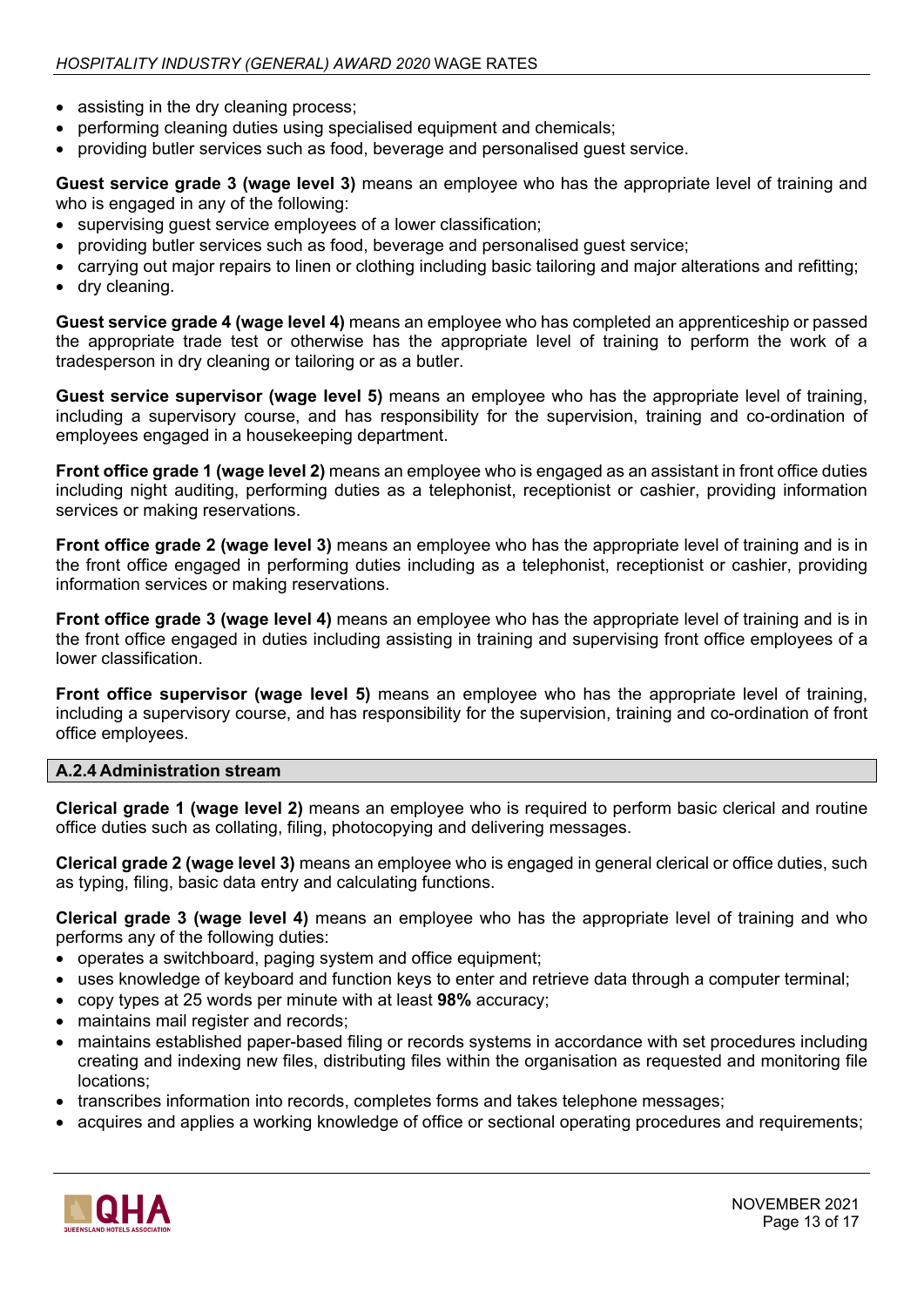- acquires and applies a working knowledge of the organisation's structure and personnel in order to deal with inquiries at first instance, locates appropriate staff in different sections, relays internal information, responds to or redirects inquiries and greets visitors;
- keeps appropriate records;
- sorts, processes and records original source financial documents (for example, invoices, cheques and correspondence) on a daily basis; maintains and records petty cash; prepares bank deposits and withdrawals and does banking;

### **and who has the appropriate level of training and also performs any of the following:**

- operates computerised radio telephone equipment, micro/personal computer, printing devices attached to a personal computer or dictaphone equipment;
- produces documents and correspondence using knowledge of standard formats, touch types at 40 words per minute with at least **98%** accuracy or audio types;
- uses one or more software application packages developed for a micro/personal computer to operate and populate a database, spreadsheet or worksheet so as to achieve a desired result; graphs previously prepared spreadsheets; uses simple menu utilities of a personal computer;
- follows standard procedures or template for the preceding functions using existing models or fields of information;
- creates, maintains and generates simple reports;
- uses a central computer resource to an equivalent standard;
- uses one or more software packages to create, format, edit, proof read, spell check, correct, print or save text documents, for example, standard correspondence and business documents;
- takes shorthand notes at 70 wpm and transcribes with at least 9**5%** accuracy;
- arranges travel bookings and itineraries, makes appointments, screens telephone calls, follows visitor protocol procedures, establishes telephone contact on behalf of an executive;
- applies a working knowledge of the organisation's products or services, functions, locations and clients;
- responds to and acts on most internal or external inquiries in their own function area;
- uses and maintains a computer-based record management system to identify, access and extract information from internal sources; maintains circulation, indexing and filing systems for publications, reviews files, closes files or archives files;
- maintains financial records and journals, collects and prepares time and wage records; prepares accounts queries from debtors; posts transactions to ledger.

**Clerical supervisor (wage level 5)** means an employee who has the appropriate level of training, including a supervisory course, and who co-ordinates other clerical staff.

#### **A.2.5 Security stream**

**Doorperson/security officer grade 1 (wage level 2)** means a person who assists in the maintenance of dress standards and good order at an establishment.

**Timekeeper/security officer grade 2 (wage level 3)** means a person who is responsible for the timekeeping of employees, for the security of keys, for the checking in and out of delivery vehicles or the supervision of doorperson/security officer grade 1 employees.

#### **A.2.6 Leisure activities stream**

**Leisure attendant grade 1 (wage level 2)** means a person who acts as an assistant instructor or pool attendant or is responsible for the setting up, distribution and care of equipment and the taking of bookings.

**Leisure attendant grade 2 (wage level 3)** means a person who has the appropriate level of training and takes classes or directs leisure activities such as sporting areas, health clubs and swimming pools.

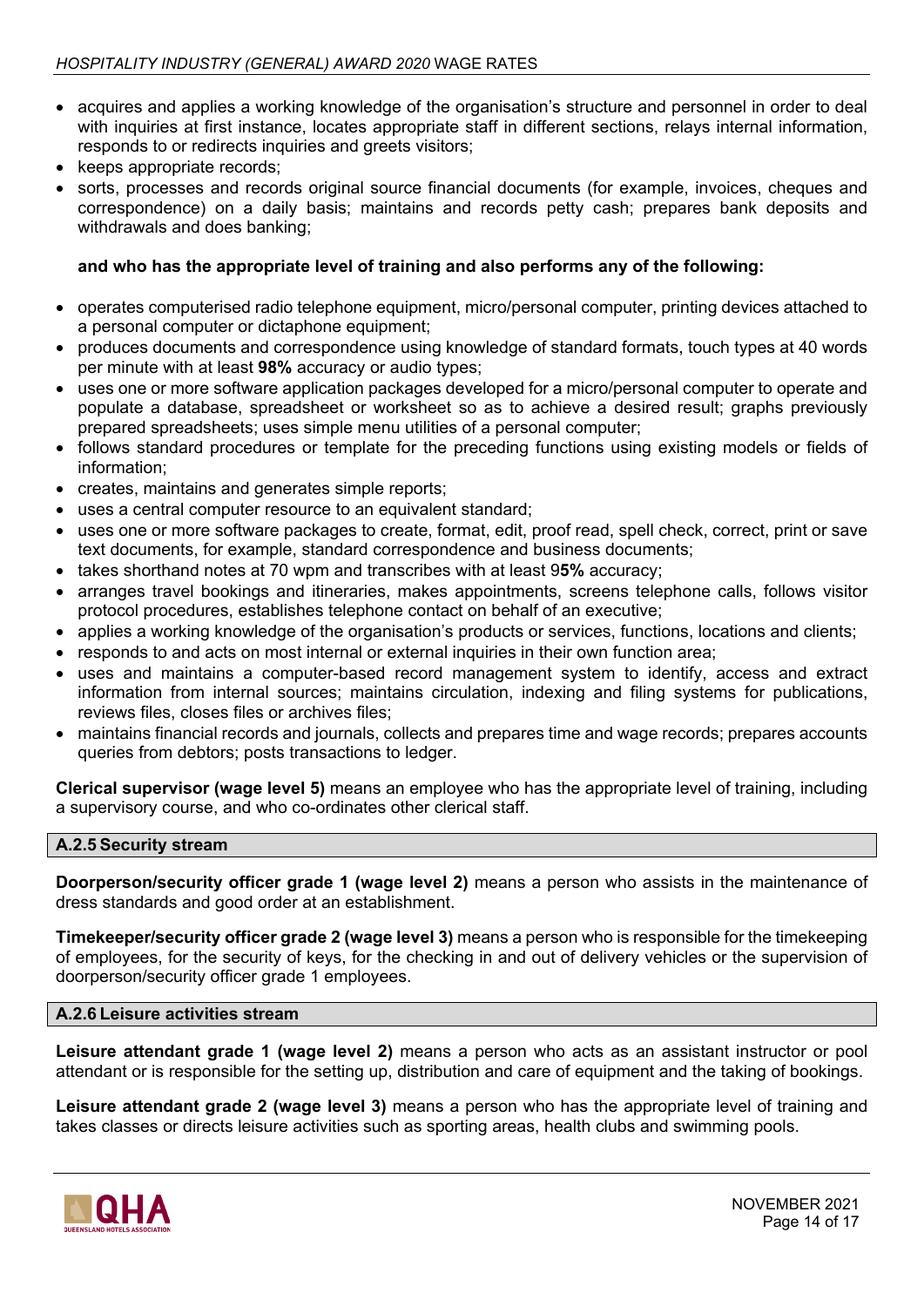**Leisure attendant grade 3 (wage level 4)** means a person who has the appropriate level of training and who plans and co-ordinates leisure activities for guests and may supervise other leisure attendants.

#### **A.2.7 Stores stream**

**Storeperson grade 1 (wage level 2)** means an employee who receives and stores general and perishable goods and cleans the store area.

**Storeperson grade 2 (wage level 3)** means an employee who, in addition to the duties for a storeperson grade 1, may also operate mechanical lifting equipment such as a fork-lift or who may perform duties of a more complex nature.

**Storeperson grade 3 (wage level 4)** means an employee who has the appropriate level of training and who:

- implements quality control techniques and procedures;
- understands and is responsible for a stores or warehouse area or a large section of such an area;
- has a highly developed level of interpersonal and communications skills;
- is able to supervise and provide direction and guidance to other employees, including the ability to assist in the provision of on-the-job training and induction;
- may exercise skills attained through the successful completion of an appropriate warehousing certificate;
- may perform indicative tasks at this level such as:
- liaising with management, suppliers and customers with respect to stores operations; and
- detailing and co-ordinating activities of other storepersons and acting in a leading hand capacity for more than 10 storepersons;
- maintaining control registers including inventory control and being responsible for the preparation and reconciliation of regular reports on matters such as stock movements or dispatches;
- supervising the receipt and delivery of goods, recording outgoing goods or being responsible for the contents of a store.

### **A.2.8 Maintenance and trades—other than the cooking trade**

**Handyperson (wage level 3)** means a person who is not a tradesperson and whose duties include performing routine repair work and maintenance in and about the employer's premises.

**Fork-lift driver (wage level 3)** means an employee who has a recognised fork-lift licence and who is engaged solely to drive a fork-lift vehicle.

NOTE: Employees who operate a fork-lift as only part of their duties will be paid at the level 3 classification rate in clause **Error! Reference source not found.**—**Error! Reference source not found.**.

**Gardener grade 1 (wage level 2)** means an employee primarily engaged in the following activities:

- keeping areas clean and tidy;
- weeding and watering;
- trimming or mowing surrounds or similar areas with hand implements;
- assisting in preparing areas for play;
- assisting in course or green maintenance and construction;
- operating a limited range of vehicles, including motor vehicles;
- performing non-trade tasks incidental to the employee's work.

**Gardener grade 2 (wage level 3)** means an employee who is engaged in any of the following activities in addition to the work of grade 1:

- operating and carrying out minor maintenance of motorised equipment under supervision, other than machinery or equipment requiring the holding of specialised licences;
- assisting in the maintenance, renovation and reconstruction of greens and fairways, or the maintenance of playing surfaces, including mowing, rolling, top dressing, seeding, turfing and sprigging, fertilising under supervision, planting and maintenance of trees or pruning under supervision;
- applying fertilisers, fungicides, herbicides and insecticides under general supervision;

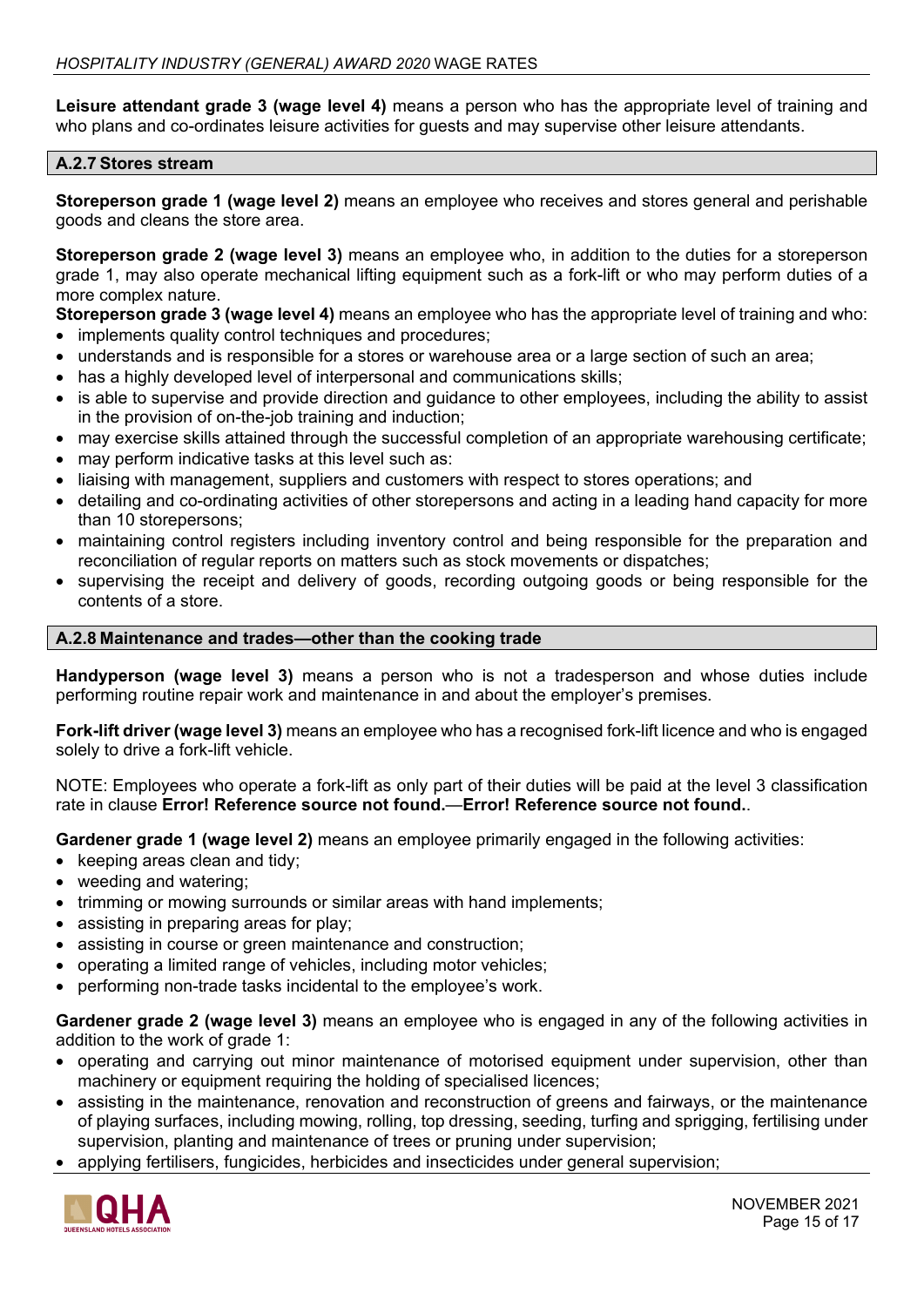- performing gardening duties including planting and trimming trees, sowing, planting and cutting grass, and watering plants, gardens, trees, lawns and displays;
- carrying out routine maintenance of turf, synthetic, artificial or other surfaces for play;
- completing basic records;
- assisting in the construction and installation of facilities and systems;
- performing tasks incidental to the employee's work;
- handyperson duties:
- supervising gardeners of a lower classification.

**Gardener grade 3 (tradesperson) (wage level 4)** means an employee who has completed trade or equivalent qualifications and undertakes one or more of the following duties (including non-trade tasks incidental to the employee's work):

- operating, maintaining and adjusting machinery as appropriate;
- cleaning machinery and inspecting machinery after each use and reporting any problems to a management employee;
- applying fertilisers, fungicides, herbicides and insecticides as directed by a management employee;
- preparing turf, synthetic, artificial or other surfaces for play;
- maintaining and repairing vehicles or motor engines;
- carrying out repairs and minor renovation work;
- the formation and maintenance of all gardens, lawns and greens;
- the planting, maintenance and care of trees;
- training and supervision of employees of a lower classification, including apprentices.

**Gardener grade 4 (tradesperson) (wage level 5)** means an employee who has satisfactorily attained the appropriate level of training at trade or the equivalent level, together with the additional requirements in supervision or other appropriate specialist modules. In addition to the duties of levels 1 to 3, the employee is also engaged in the following activities:

- supervising and training employees of a lower classification, including tradespersons;
- presenting written or oral reports, including budgets;
- carrying out general liaison with management;
- performing activities requiring application of specialist skills.

### **A.2.9 Managerial staff (Hotels)**

For the purpose of this classification:

**hotels** means hotels, resorts, casinos, taverns, wine saloons, wine and spirit merchants retailing to the general public and other retail licensed establishments in or in connection with accommodation, with the selling of drinks, preparing and serving food and drinks, cleaning and attending to the premises and all other associated services.

**hotel manager** means an employee (however designated) who:

- under the direction of senior management is required to manage and co-ordinate the activities of a relevant area or areas of the hotel; and
- directs staff to ensure they carry out their duties in the relevant area or areas of the hotel; and
- implements policies, procedures and operating systems for the hotel;

but excludes an employee who is employed to undertake the duties of senior management or is responsible for a significant area of the operations of one or more hotels. Indicative position titles for such an employee include:

- company secretary;
- chief accountant;
- personnel or human resources manager;